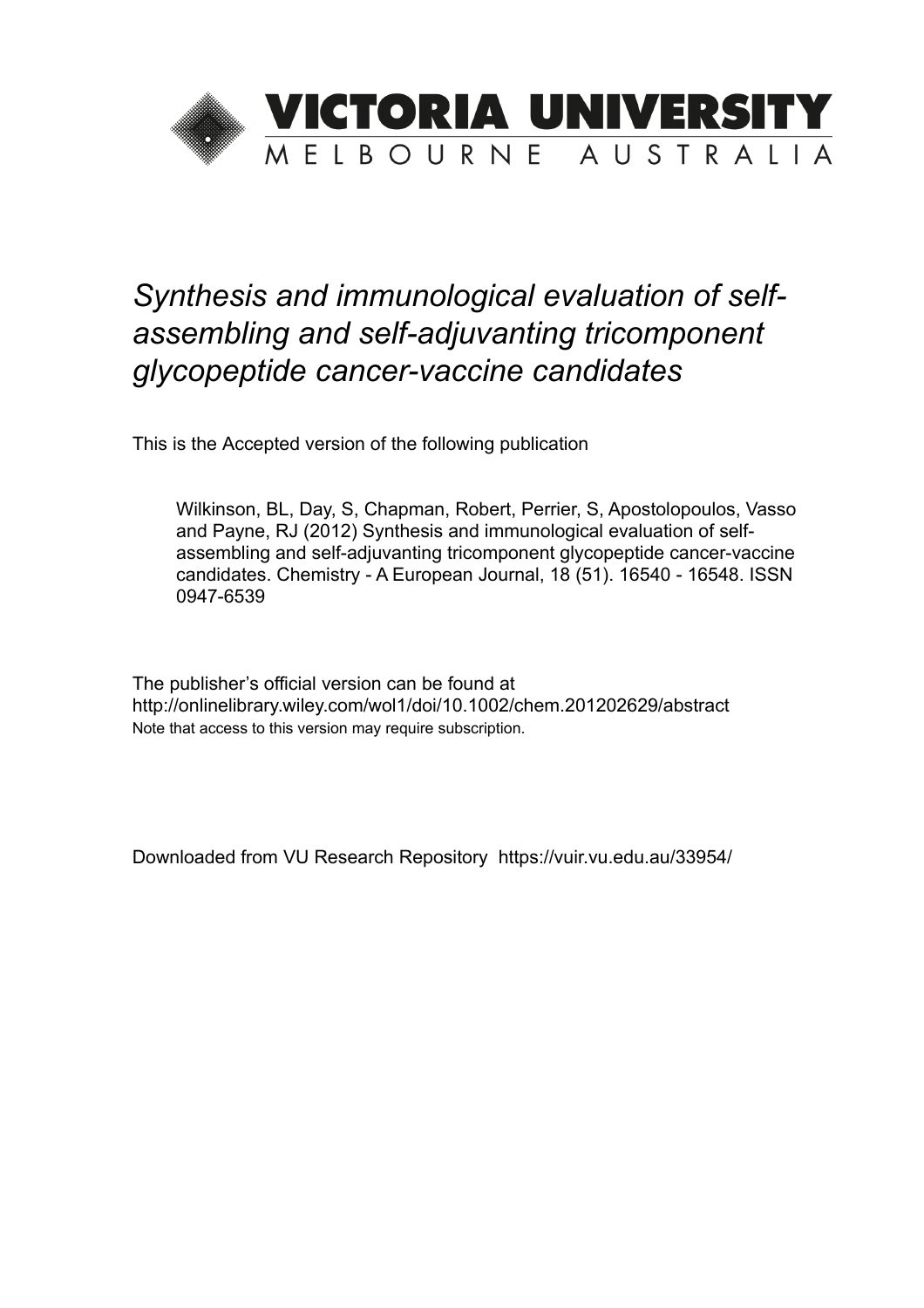1

#### DOI: 10.1002/chem.201202629

Full Paper

R.^^J. Payne et^^al.

Preparation and Immunological Activity of Self-Adjuvanting Vaccines

# **Synthesis and Immunological Evaluation of Self-Assembling and Self-Adjuvanting Tricomponent Glycopeptide Cancer-Vaccine Candidates**

**Dr. Brendan^^L. Wilkinson,[a] Dr. Stephanie Day,[b] Robert Chapman,[a] Prof. Sébastien Perrier,[a] Prof. Vasso Apostolopoulos,[b] and Dr. Richard^^J. Payne\*[a]**

[a] School of Chemistry The University of Sydney NSW 2006 (Australia) Fax:  $(+61)^{A}2$  9351 3329 E-mail: richard.payne@sydney.edu.au

- [b] Immunology and Vaccine Laboratory Burnet Institute VIC 3004 (Australia)
- $\le$ pict $>$  Supporting information for this article is available on the WWW under <url>http://dx.doi.org/10.1002/chem.201202629</url>.

**Just add water!** The synthesis of a number of tricomponent glycopeptide cancer-vaccine candidates is described. These vaccines contain a tumor-associated peptide or glycopeptide antigen covalently linked to a universal T-cell helper peptide and an immunoadjuvant. These vaccines spontaneously self-assembled in aqueous media to form stable nanoparticles and elicited a strong humoral immune response in mice models without the addition of an external adjuvant (see figure). $\langle$ ? $\rangle$  text and figure were shortened for space reasons, ok? $\langle$ ? $\rangle$   $\langle$ ? $\rangle$ 

| Cancer        |  |  |
|---------------|--|--|
|               |  |  |
| cancer        |  |  |
| carbohydrates |  |  |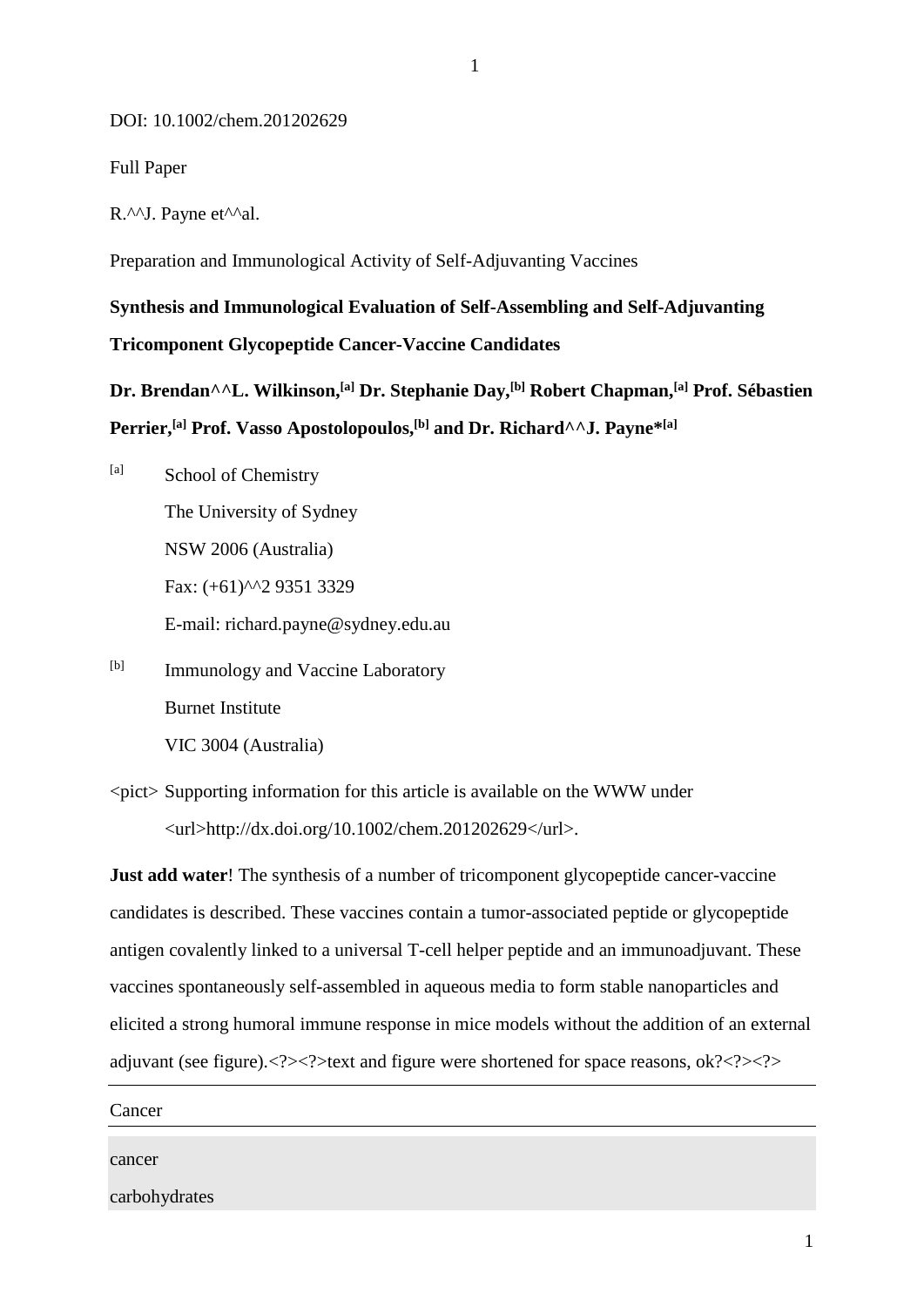glycopeptides nanoparticles vaccines

Self-adjuvanting tricomponent vaccines were prepared and assessed for their self-assembly and immunological activity in mouse models. The vaccines each consisted of a peptide or glycopeptide antigen that corresponds to a complete copy of the variable-number tandem repeat (VNTR) of the tumor-associated mucin 1 (MUC1) glycoprotein, the universal T-cell helper peptide epitope PADRE, and the immunoadjuvant Pam<sub>3</sub>CysSer. The vaccines were shown to spontaneously self-assemble in water to form isotropic particles varying in size from 17 to 25<sup>^^</sup>nm and elicited robust humoral responses in murine models without the addition of an external adjuvant. The serum antibodies could recognize tumor-associated MUC1 epitopes on the surface of MCF7 breast-cancer cells and B16 melanoma cells, which overexpress this tumor-associated glycoprotein.

## **Introduction**

Training the immune system to recognize and eliminate tumor cells through vaccination strategies is considered an extremely promising approach for the safe control of metastases in cancer patients.[1] An important feature of an effective vaccine-induced immune response is that it is cancer specific, a task made difficult by the ubiquitous presentation of antigens on both normal and cancer cells. The key to vaccine design has therefore centered on exploiting differences in expression levels and/or specific modifications of proteins found on cancer cells to mount a selective immunological attack against tumors. Mucin 1 (MUC1) is a transmembrane glycoprotein expressed on the apical surface of a range of epithelial cells and has a specific tumor-associated profile.<sup>[2]</sup> The extracellular section of MUC1, which extends almost 200<sup> $\land\land$ </sup>nm above the cell surface, contains a VNTR domain comprised of 20 amino acid residues (GV*TS*APD*T*RPAPG*ST*APPAH) with five sites for potential *O*-glycosylation. [2a] Although present on normal cells, MUC1 has been shown to be highly overexpressed in over 90^% of solid and nonsolid tumors, including carcinomas of the breast, colon, pancreas, prostate, ovary, rectum, and stomach.[2] Another notable feature of MUC1 is the aberrant glycosylation of the MUC1 VNTR domain on tumorogenic cells.[3] This alteration in the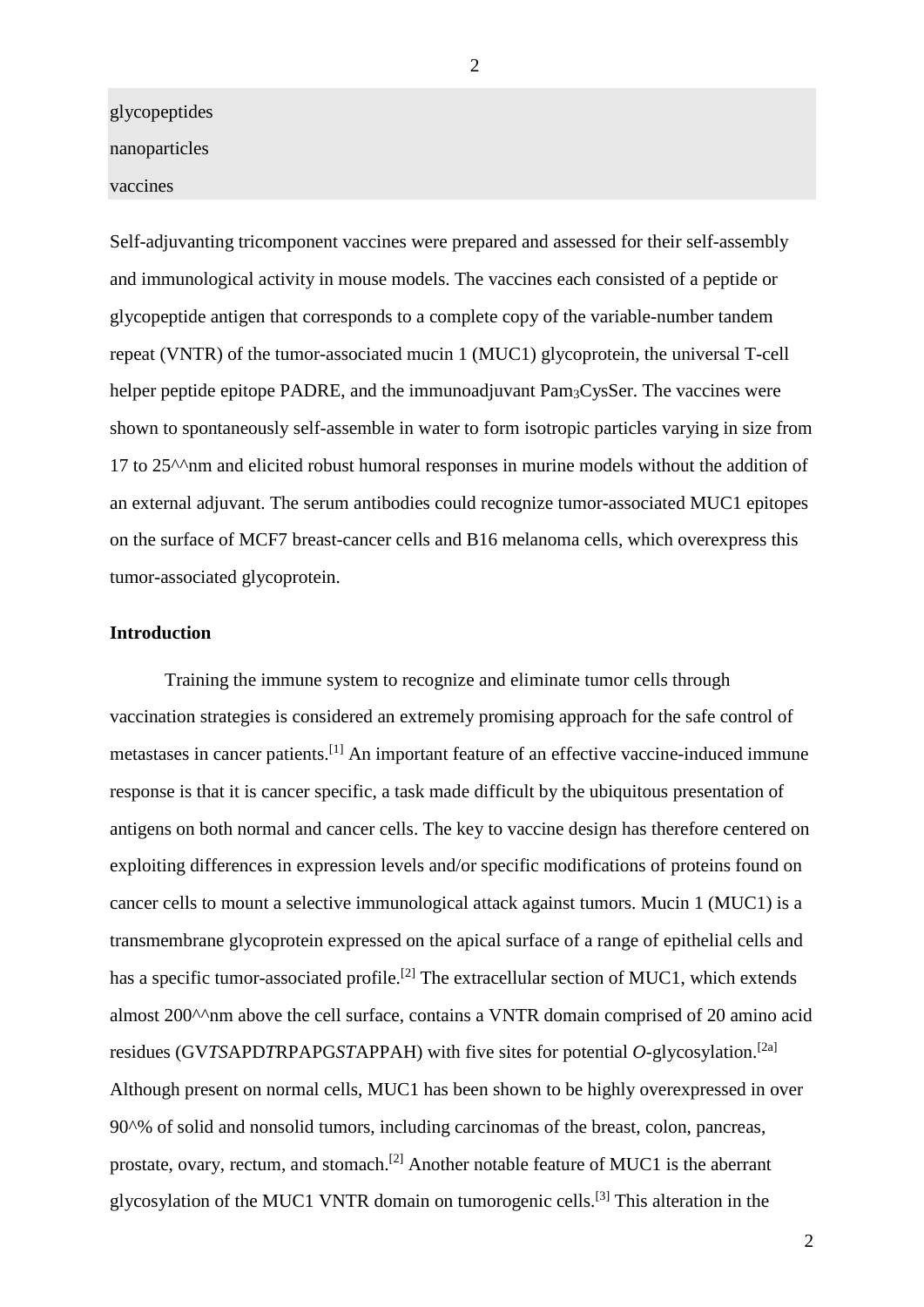glycosylation profile arises from the dysregulation of glycosyltransferase enzymes that serve to elongate  $O$ -glycan chains on normal cells.<sup>[4]</sup> This behavior leads to the presentation of highly truncated tumor-associated carbohydrate antigens (TACAs) on the surface of numerous epithelial cancer cells, including the well-studied  $T_N$  and  $T$  antigens and their sialylated derivatives (sialyl T<sub>N</sub> and sialyl T; Figure<sup> $\wedge$ 1<figr1>).<sup>[2--4]</sup> These TACAs serve as</sup> crucial biomarkers for disease progression and have emerged as promising targets for the development of antigen-specific cancer vaccines.<sup>[2a, $\triangle$ 5]</sup> However, immunization using TACAs alone has failed to provide adequate immune protection due to the fact that they are selfantigens and are tolerated by the immune system. A key challenge underpinning the successful development of a MUC1-based vaccine is the need to break immune self-tolerance to provide a durable cellular and humoral immune response, characterized by the induction of immunoglobulin G (IgG) antibodies and tumor-specific cytotoxic T-lymphocytes (CTLs) against TACAs and/or MUC1 (glyco)peptide epitopes.<sup>[5]</sup>

One approach is aimed at enhancing the immune response and has focused on the conjugation of TACAs and tumor-associated MUC1 (glyco)peptide fragments to immunogenic carrier proteins, such as keyhole limpet hemocyanin, bovine serum albumin, and tetanus toxoid.<sup>[5, $\textdegree$ 6]</sup> A number of groups of have reported impressive examples of MUC1 glycopeptide-carrier protein vaccines bearing an array of TACAs, which have elicited high immunological responses in mice models.<sup>[6d, $\text{6e}$ , $\text{67}$ ] Although vaccines in this class have been</sup> shown to provide robust cellular or humoral immunity in animal models, they suffer from the production of strong B-cell immune responses toward the protein carrier, thus resulting in immune suppression toward the TACA or (glyco)peptide epitope. Furthermore, vaccines of this type often require administration as heterogeneous mixtures after supplementation with an external immunoadjuvant to generate the desired immune response.

Fully synthetic, multicomponent vaccines that incorporate tumor-associated MUC1 glycopeptides covalently linked to small-molecule immunoadjuvants with or without the presence of a T-cell helper peptide epitope have recently emerged as an attractive alternative to traditional conjugate vaccines.[5] These constructs are designed with the necessary immunogenic components to evoke a robust immune response and are synthesized as a single-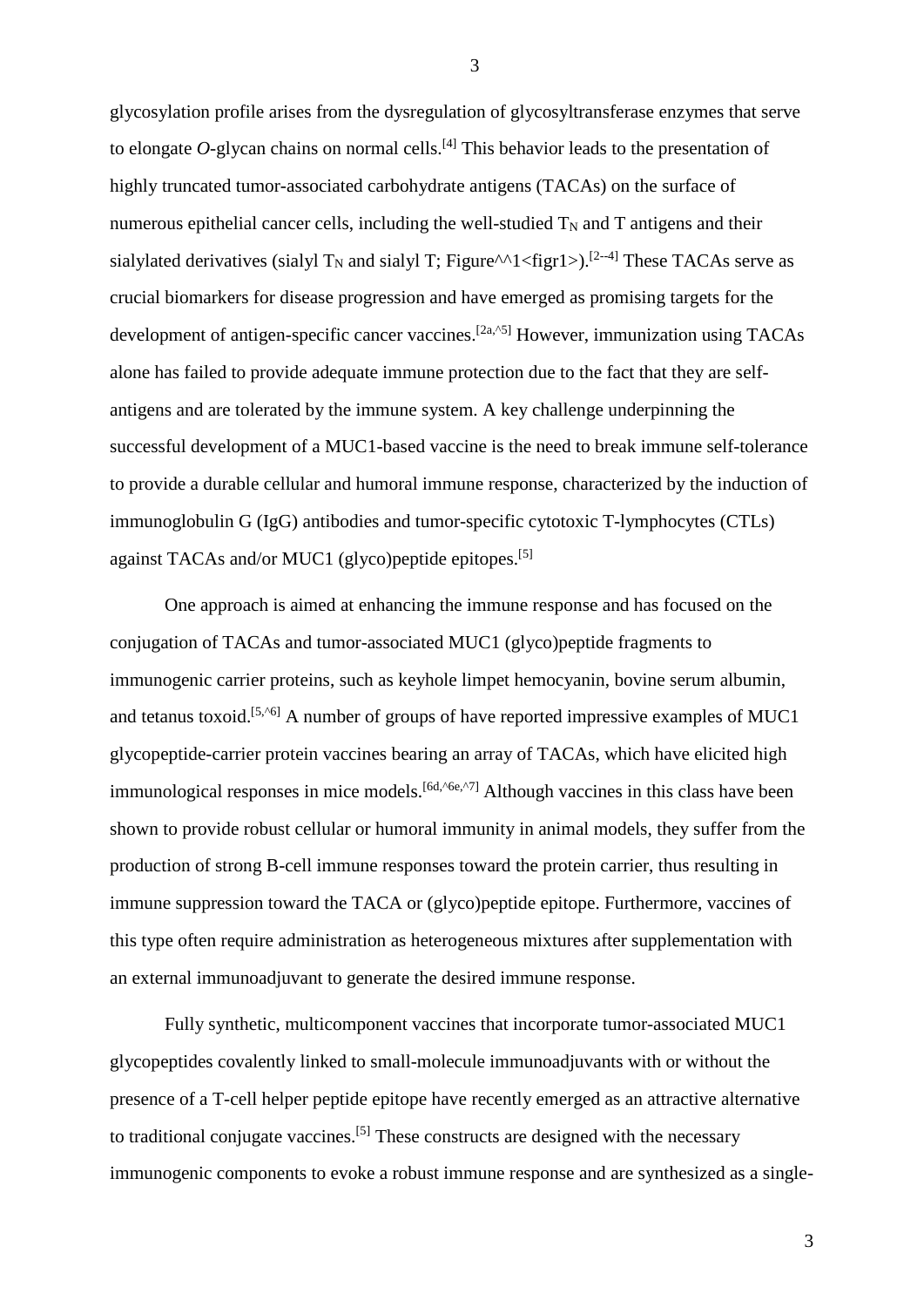molecular species with high reproducibility, thus enabling unambiguous dissection of structure--activity relationships. In 2007, Boons and co-workers reported on a MUC1-based tricomponent vaccine that posseses a decapeptide fragment of the MUC1 VNTR bearing one copy of the  $T_N$  antigen on the threonine residue of the well-studied PDTR epitope of the repeat linked to a promiscuous T-cell helper epitope and  $Pam_3CysSer(Lys)_4$  as the immunoadjuvant.<sup>[8]</sup> This vaccine, which was prepared as a lysosomal formulation, was shown to elicit a robust humoral and cellular immune response and exhibited a therapeutic effect in a mouse model of breast cancer.

More recently, we and others have reported the synthesis and immunological evaluation of other fully synthetic tricomponent vaccines based around this design concept.<sup>[9]</sup> In a recent study, we have shown that tricomponent (glyco)peptide vaccines that incorporate the full-length MUC1 VNTR, an immunogenic peptide fragment of the tetanus toxoid protein as a T-cell helper epitope, and the immunoadjuvant Pam3CysSer could elicit strong antibody responses in murine models.[9a] Importantly, these vaccines were completely self-adjuvanting and did not require supplementation with commonly employed immune stimulators such as alum or the complete Freund adjuvant.

We were interested in extending this concept by designing self-adjuvanting vaccines that possess a universal T-cell helper epitope, which, unlike our previous constructs, would be directly translatable to human studies should they prove to be efficacious in an animal model. To this end, we now report the efficient synthesis and immunological evaluation of fully selfadjuvanting tricomponent conjugate vaccine candidates **1**--**3** that possess a MUC1 peptide or glycopeptide antigen, an immunoadjuvant, and a synthetically-derived universal T-cell helper epitope (Figure^^2<figr2>). We also report the spontaneous self-assembly of these synthetic vaccines in aqueous media to form discrete nanoparticles.

#### **Results and Discussion**

<+>**Vaccine design**: The target vaccines **1**--**3** were designed to incorporate the necessary structural features to elicit robust cellular and/or humoral immunity (Figure^^1<xfigr1>). Specifically, **1**--**3** were designed to comprise a complete copy of the 20 amino-acid VNTR domain of MUC1 bearing either no glycosylation or five copies of the  $T_N$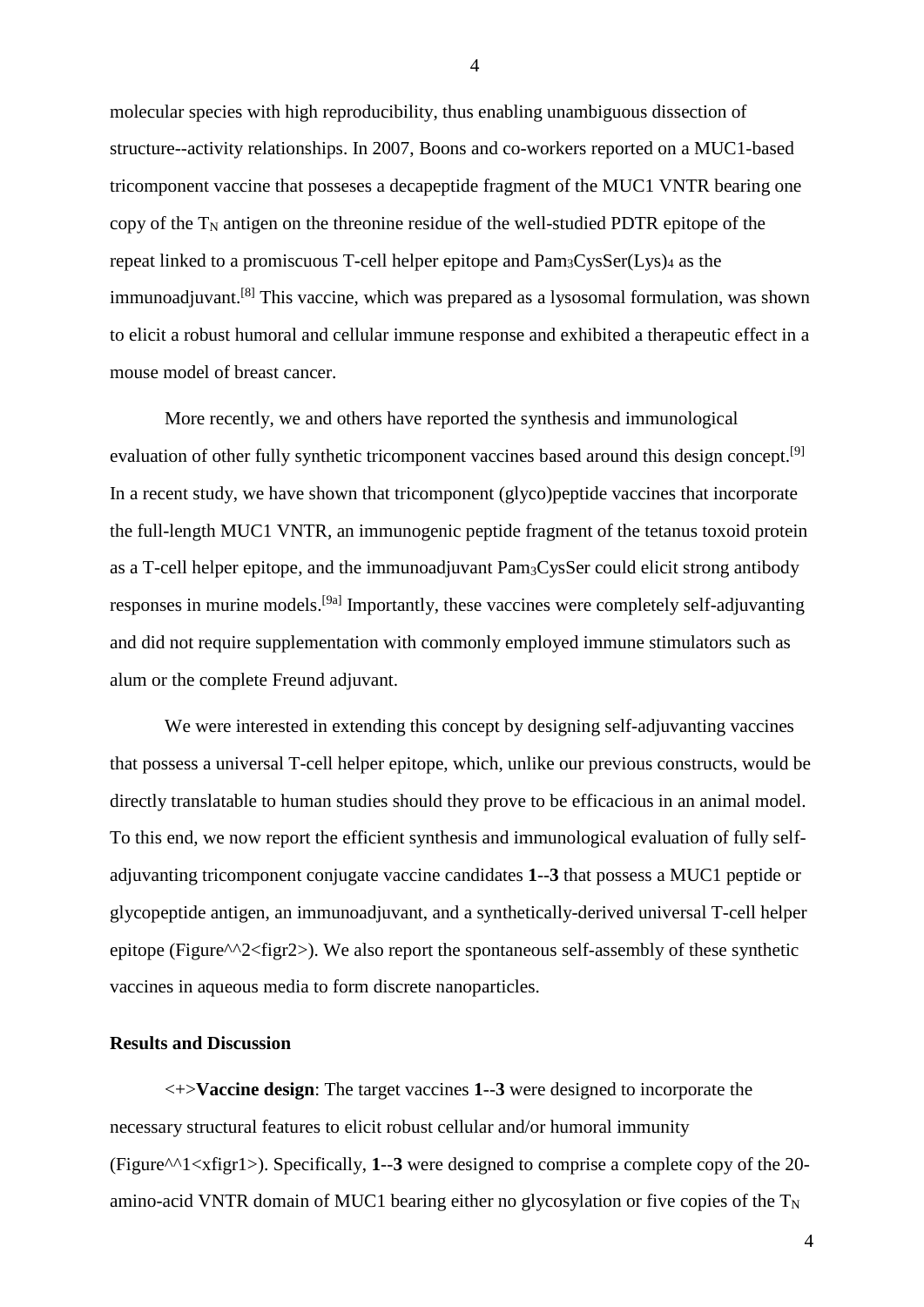and T antigens as the vaccine antigen, covalently tethered to the PADRE T-cell helper peptide epitope, and Pam3CysSer as a built-in immunoadjuvant. Installation of an immunogenically silent triethylene glycolate spacer unit between each vaccine component was proposed to minimize conformational distortion and to allow for optimal display of each recognition element to the immune system, as has been reported previously.<sup>[9b, $\triangle$ 10]</sup> We chose to incorporate MUC1 glycopeptides with saturated occupancy with TACAs because this architecture is known to be present on tumor-associated MUC1.<sup>[11]</sup> Despite a report that suggests that antigen-presenting cells (APCs) have an impaired ability to process peptides bearing clustered presentation of TACAs,<sup>[12]</sup> vaccines that incorporate these features have been shown to elicit high IgG antibody titres when conjugated to a foreign carrier protein or an external adjuvant.  $[13]$  The inclusion of the full-length, per-glycosylated VNTR into the vaccine constructs enables simultaneous presentation of multiple immunogenic epitopes on major histocompatibility complex (MHC) molecules, including the antibody immunodominant sequences RPAPGS and PDTRP and the per-glycosylated HLA-A2 binding peptide SAPDTRPAPG (which includes the H-2Kb binding epitope SAPDTRPA).<sup>[14]</sup>

The PADRE T-cell helper peptide component was incorporated to facilitate the induction of a robust protective immune response against the MUC1 (glyco)peptide antigens. This synthetically engineered T-cell helper epitope was chosen because it has been demonstrated to elicit effective T-cell responses and bind multiple human leukocyte antigen (HLA) binding molecules, thereby overcoming strong HLA polymorphism within the human population.[15] The inclusion of this T-cell helper peptide would therefore enable promising candidates to be directly translated from models in vivo to human studies. Pam3CysSer is a well-studied agonist of toll-like receptor-1--toll-like receptor-2 (TLR1--TLR2) heterodimers, which activates nuclear factor κB (NF-κB) and stimulates the secretion of proinflammatory cytokines through signaling by the myeloid differentiation primary response gene 88 (MYD88).<sup>[16]</sup> This behavior leads to the maturation of dendritic cells and antibody-producing plasma cells upon vaccination.<sup>[16b]</sup> It should be noted that traditionally  $Pam_3CysSer(Lys)_4$  is utilized as an immunoadjuvant, whereby the four lysine (Lys) residues are presumably present to aid in the aqueous solubility of the final constructs.<sup>[8a,c]</sup> We chose to omit these Lys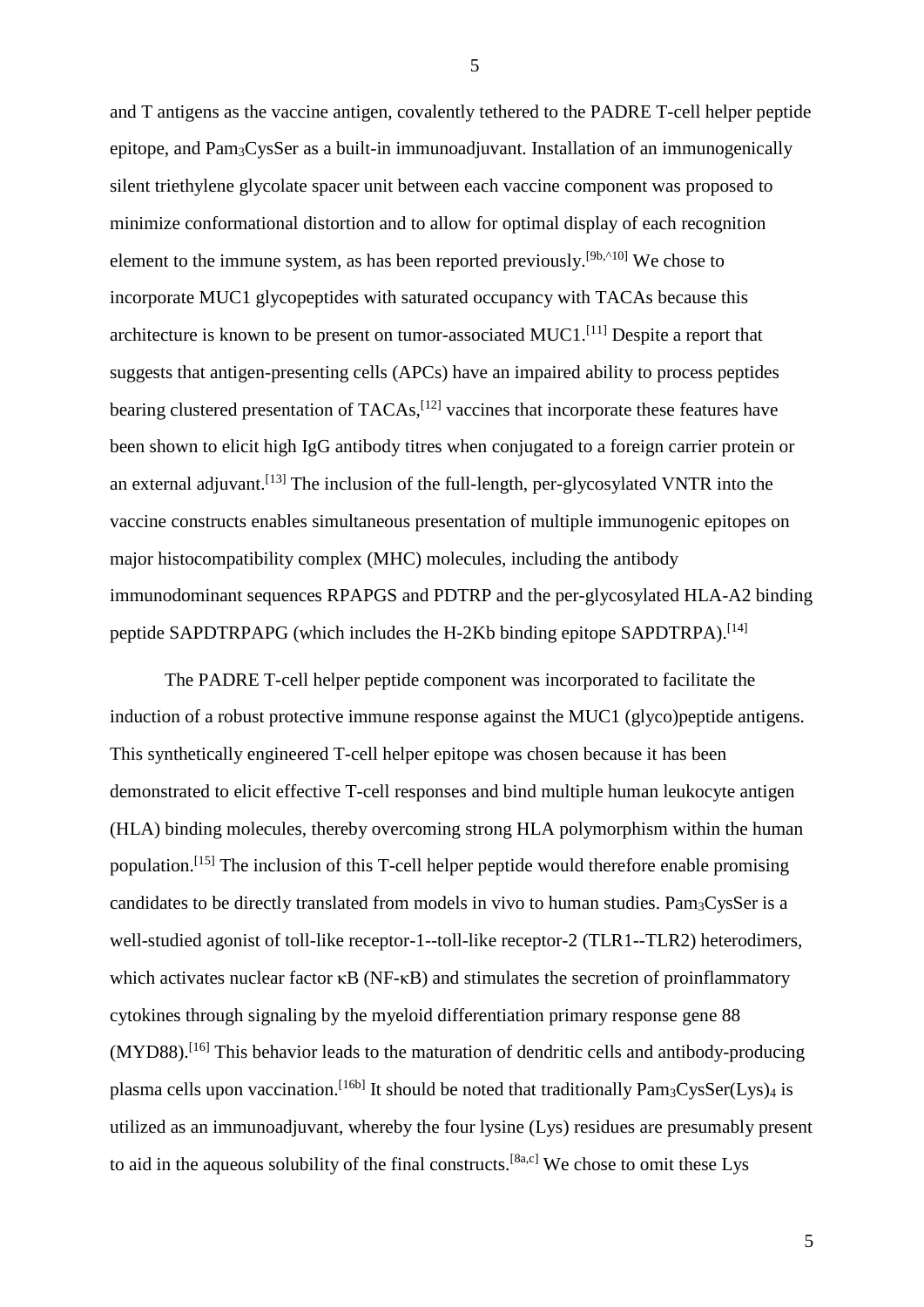residues from our vaccine candidates to provide a molecule with defined hydrophobic and hydrophilic moieties to facilitate self-assembly in solution.

<+>**Synthesis**: The synthesis of **1**--**3** was proposed to proceed through the conjugation of the three vaccine components by using our recently reported pentafluorophenyl estermediated fragment condensation strategy.[9a,^17] Our synthetic strategy therefore commenced with the synthesis of the requisite fragments, namely the antigenic (glyco)peptides **4**--**6** (Scheme^^1<schr1>), the side-chain-protected PADRE T-cell helper peptide **7** bearing a Cterminal triethylene glycolate linker functionalized as a pentafluorophenyl ester, and the triethyleneglycolic acid-derived immunoadjuvant lipopeptide Pam3CysSer (**8**; Scheme^^2<schr2>). Synthesis of the completely deprotected MUC1 VNTR peptide **4** and glycopeptides 5 and 6 bearing multiple copies of the  $T_N$  or T antigens, respectively, was achieved by using a linear Fmoc-strategy solid-phase peptide synthesis (Fmoc SPPS) starting from 2-chlorotrityl chloride resin preloaded with Fmoc-His(Trt)-OH (**9**; Scheme^^1<xschr1>; see the Supporting Information for the synthetic details). Coupling of standard *N*-Fmoc- and side-chain-protected amino acids was achieved with PyBOP (4^^equiv) as the coupling reagent and NMM (8^^equiv) as the base in DMF. The glycosylserine and glycosylthreonine building blocks **10**--**13** (synthesized as reported previously) [18] were coupled in slight excess  $(1.2^{\text{A}}$ equiv) with HATU  $(1.2^{\text{A}}$ equiv) as the coupling reagent and DIPEA  $(2.4^{\text{A}}$ equiv) in DMF. Following elongation, the peptides were deprotected and cleaved from the resin by using an acidic cocktail of TFA/triisopropylsilane/water (90:5:5, v/v/v). The *O*-acetate protecting groups on the glycan units were subsequently removed by treatment with hydrazine hydrate. [19] The target MUC1 (glyco)peptides **4**--**6** were purified by reversed-phase HPLC and isolated in 14--45^% yield, based on the original resin loading.

Synthesis of the *N*-Fmoc- and side-chain-protected PADRE peptide was achieved by using linear Fmoc SPPS and employing 2-chlorotrityl chloride resin **14** preloaded with an Fmoc-protected triethylene glycolic acid unit (see Scheme<sup> $\land \land$ 2<xschr2>, the Experimental</sup> section, and the Supporting Information for the synthetic details). The synthesis was optimized by installing the pseudoproline--dipeptide Fmoc-Trp(Boc)- Thr( $\psi^{\text{Me},\text{Me}}$ Pro)-OH (Pro=proline, Thr=threonine, Trp=tryptophan) in the presence of HATU/DIPEA at the Trp-7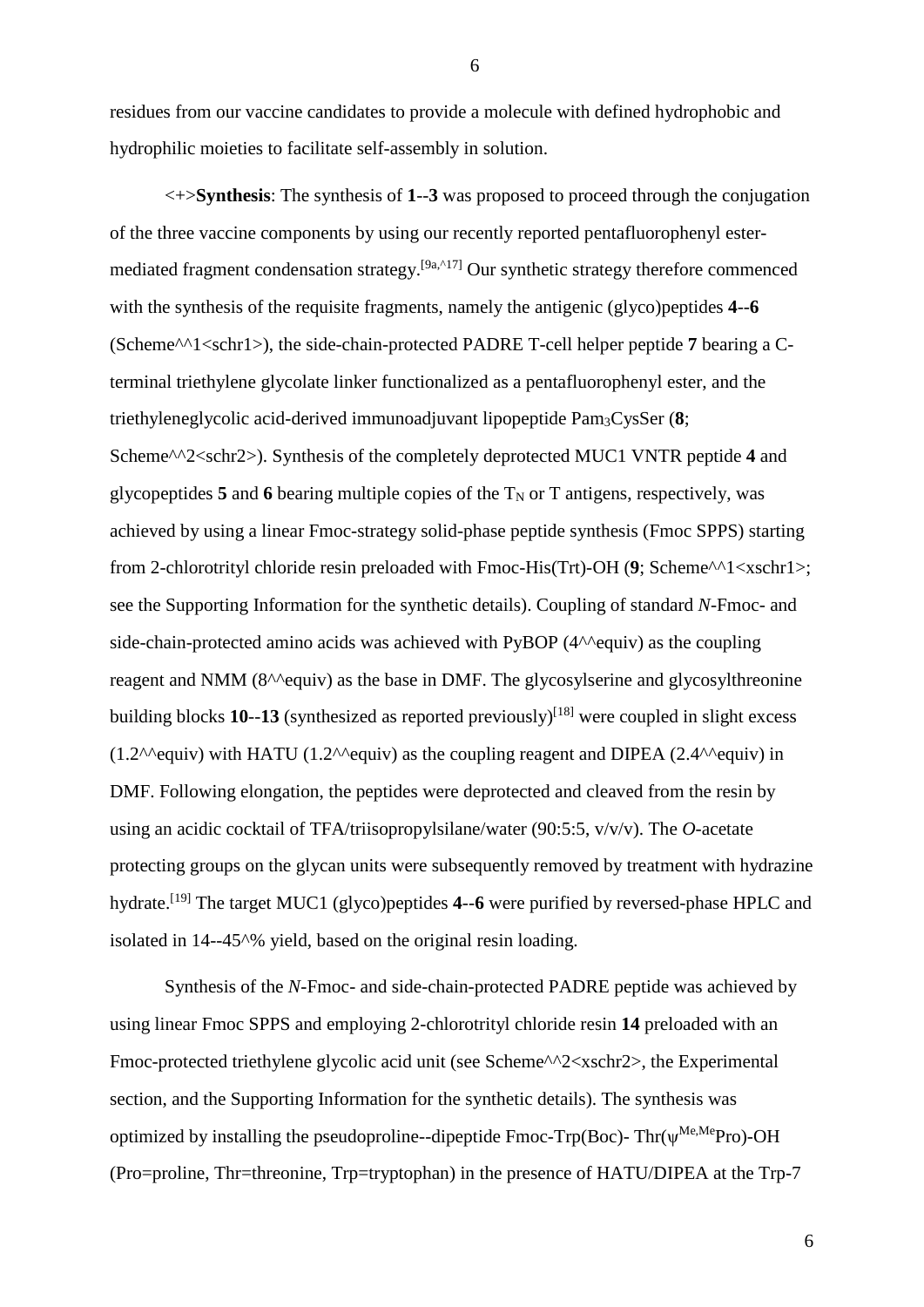and Thr-8 positions to prevent aggregation during peptide elongation as described by Delmas and co-workers previously.<sup>[20]</sup> Following cleavage from the resin by using  $30^{\circ}\%$  HFIP in dichloromethane, the side-chain-protected peptide acid was isolated (in a purity of approximately 85^% by analytical HPLC). The crude protected peptide acid was treated with an excess of pentafluorophenyl trifluoroacetate and pyridine,<sup>[21]</sup> thus resulting in a smooth conversion into the corresponding pentafluorophenyl ester within 4^^hours (as judged by LC-MS and TLC analysis). The C-terminal pentafluorophenyl ester **7** was isolated in 17^% yield (based on the resin loading of **14**) following purification by preparative normal-phase HPLC.

The protected Pam3CysSer lipodipeptide fragment **8** was also assembled by using linear Fmoc SPPS from the resin-bound intermediate **14** (see Scheme^^2<xschr2> and the Supporting Information).[9a] Following elongation, the side-chain-protected lipopeptide **8** was cleaved from the resin by using 30^% HFIP in dichloromethane and isolated in near quantitative yield (95^%) following purification by flash chromatography on silica gel (see the Supporting Information for the synthetic details).

With the fully unprotected MUC1 (glyco)peptides **4**--**6**, peptide pentafluorophenyl ester fragment **7**, and lipopeptide **8** in hand, we sought to assemble the proposed tricomponent vaccines **1--3** by a convergent fragment-condensation approach (Scheme<sup> $\land \land$ 3<schr3>).</sup> Unprotected MUC1 (glyco)peptides **4**--**6** were treated with PADRE pentafluorophenyl ester **7** in the presence of HOBt and DIPEA to afford the desired conjugate. These reactions were complete within 16^^hours (as judged by LC-MS), at which point the Fmoc carbamate was removed in situ with 10 vol.^% piperidine in DMF. Purification by reversed-phase HPLC provided the partially protected MUC1--PADRE conjugates **15**--**17** in good yields (41-- 59^%). Lipopeptide adjuvant fragment **8** was preactivated as the pentafluorophenyl ester **18** by treating with stoichiometric DIC and pentafluorophenol in dichloromethane (see Scheme^^3<xschr3> and the Supporting Information) before reacting with the PADRE-- MUC1 conjugates **15**--**17** in the presence of HOBt and DIPEA. The conjugation reactions were followed by LC-MS and were completed after 16<sup>^^</sup>hours. Acidolytic cleavage of the *tert*-butyl ether and Boc carbamate side-chain-protective groups provided the target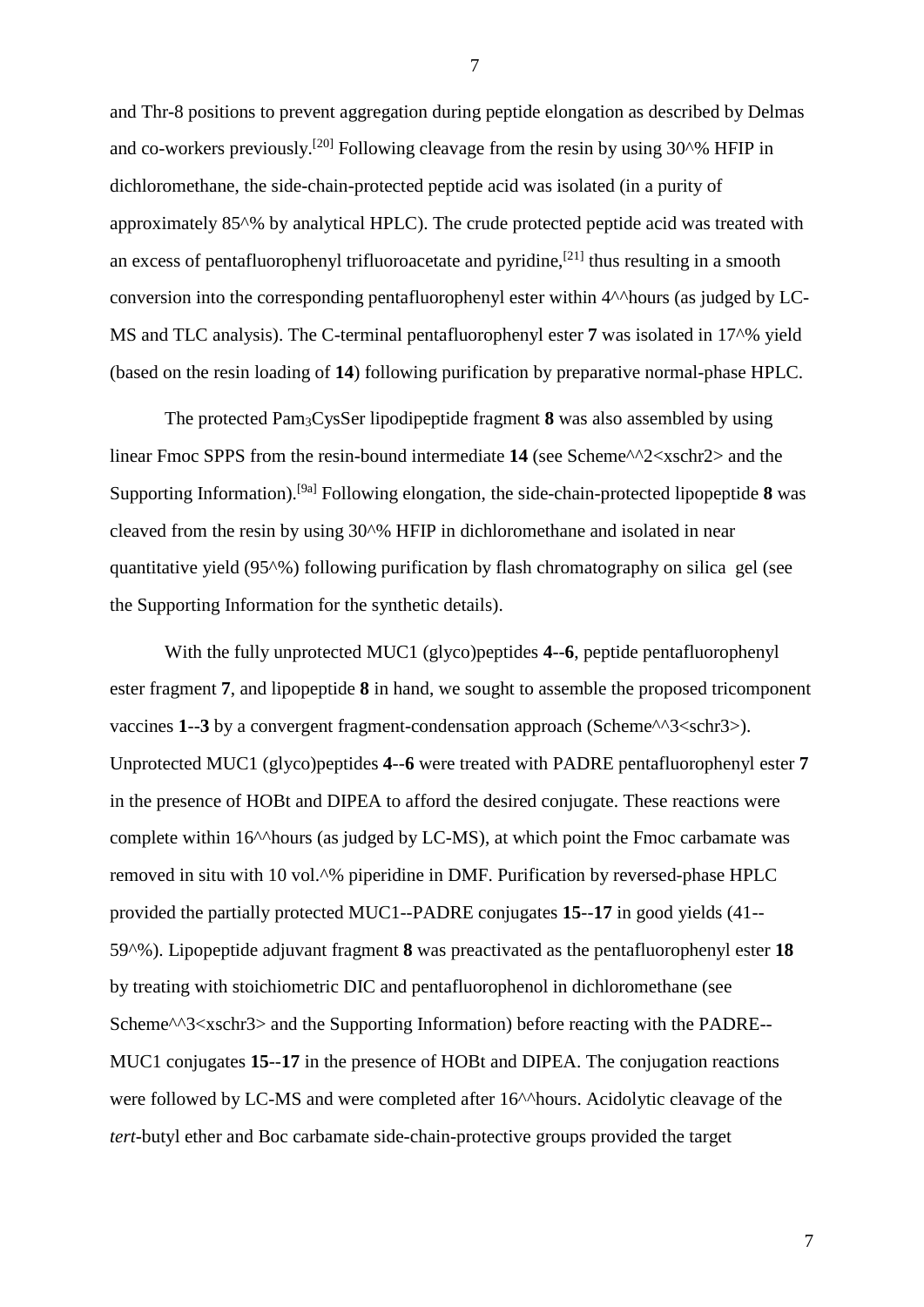tricomponent vaccines **1**--**3** in excellent yields (79--86^%) following purification by preparative C-4 HPLC.

<+>**Self-assembly**: We envisaged that the unique structural features within the proposed vaccines, specifically a hydrophilic MUC1 peptide or glycopeptide antigen and a hydrophobic Pam3Cys moiety at opposing ends of the construct, would lead to amphiphilic molecules that may self-assemble in aqueous media into micelles or particles, thus providing access to discretely sized nanoparticle vaccines. Such vaccines have been shown to possess numerous advantages over conventional approaches, including improved stability in vivo, stabilization of the native peptide antigen conformation,<sup>[22]</sup> and multivalent antigen presentation, which provides enhanced B-cell responses owing to the clustering of the antigens on the particle surface.[23] Furthermore, several self-assembled vaccines have demonstrated adjuvanting activity in the absence of any other immunostimulatory agents.<sup>[24]</sup> Nanoparticle vaccines are also powerful vehicles for vaccine delivery because they have been shown to display improved delivery to the lymph nodes and enhanced uptake by antigenpresenting cells (APCs).[25] To test the self-assembly properties of the vaccines under the proposed vaccination conditions, **1**--**3** were initially dissolved in DMSO and diluted with water (final ratio of DMSO/water=1:9, v/v) to provide completely dissolved solutions. Dynamic light scattering (DLS) revealed the presence of nanoparticles with hydrodynamic diameters of 17--25^^nm ( $>95^{\circ}\%$  of the population based on the number distribution) in all three vaccines, although a small and broad distribution of larger aggregates made more accurate characterization of the main population difficult (see the Supporting Information for the experimental details). Given that the length of a fully elongated vaccine is estimated to be  $12^{\text{A}}$ <sup>n</sup>m, the size of the particles from the DLS experiments are consistent with what would be expected from spherical micellar aggregates with the hydrophilic MUC1 B-cell epitopes presented on the surface. Remarkably, identical results were obtained when the vaccines were dissolved in pure water (see the Supporting Information). TEM confirmed the presence of particles. In this case, the particles were 12--20^^nm in diameter for the three vaccines, slightly smaller than their measured diameter in solution, as might be expected from the drying process. Although the particles could be imaged on unstained carbon-coated grids (Figure $\wedge$ 3 $\wedge$ A<figr3>), we found a better contrast when we used lacey formvar grids with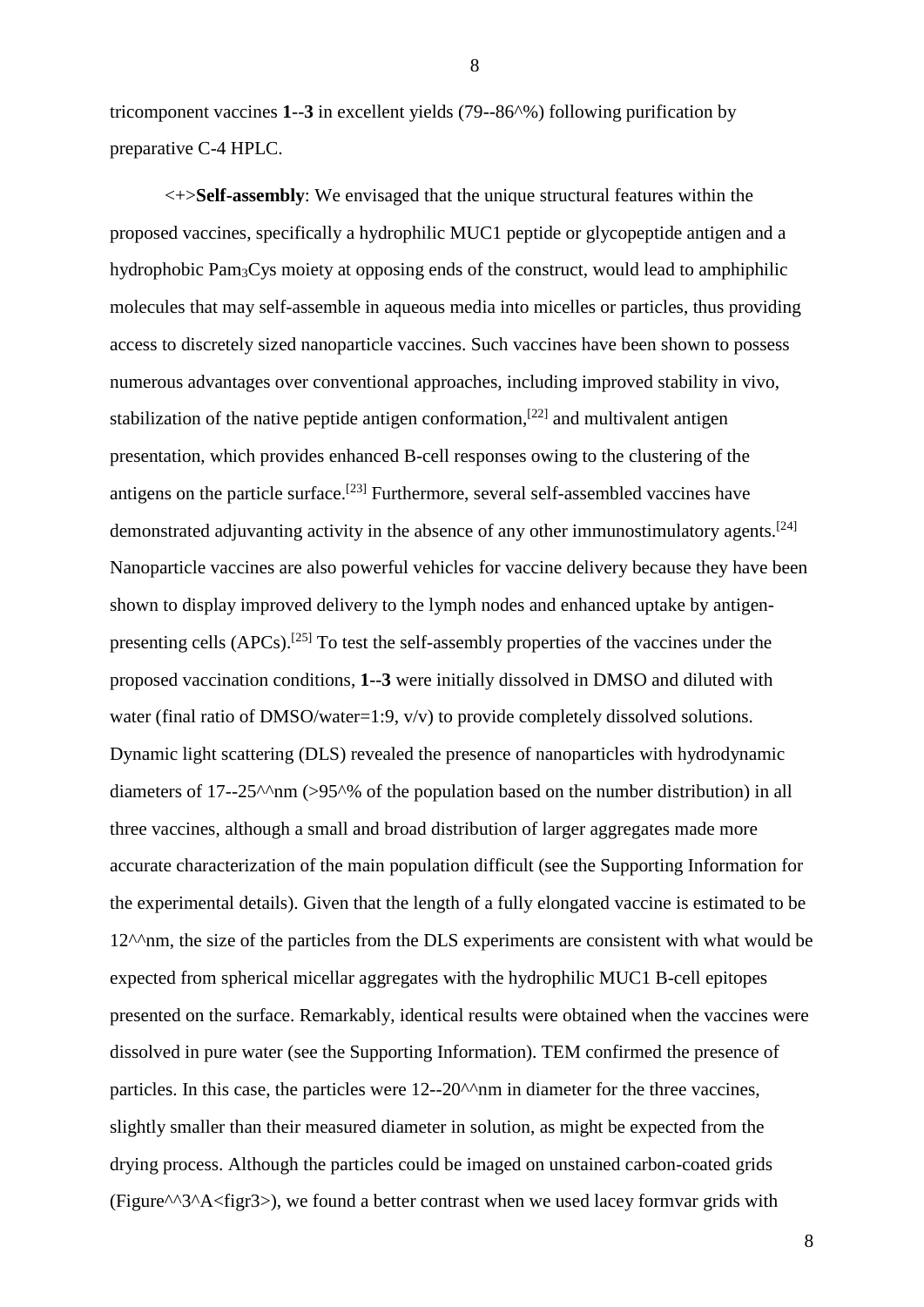graphene oxide supports, which have recently been shown to facilitate high-contrast imaging without the need for staining (Figure $\lambda$ <sup>3</sup> $\rightarrow$ B $\lt$ xfigr3 $>$ ).<sup>[26]</sup>

To assess if the particles would dissociate upon dilution (which would occur upon vaccination), we tested the stability of the aggregations by further diluting the vaccines in water. The particle sizes (as measured by DLS) were independent of concentration (1--  $0.05^{\text{A}}$ mg $^{\text{A}}$ mL $^{\text{A}-1}$ ), and the surface tension was measured to be that of pure water in all the cases. If the aggregates were dynamic micelles, we would expect the surface tension to be measurably lower than that of water for any sample that contains a significant proportion of assembled aggregates. We observed both aggregates by DLS and no change in surface tension from that of water at low concentrations was found, thus suggesting that the aggregates are frozen rather than dynamic micelles in aqueous solution and are likely to remain in the assembled form down to very low concentrations in vivo. This spontaneous self-assembly of **1**--**3** in aqueous solution to form nanoparticles of discrete sizes may well have implications for stimulation and increased uptake of the vaccines by antigen-presenting cells and, as such, may contribute (together with activation through TLR1--TLR2 pathways) to the immunostimulatory properties of the vaccines.<sup>[25b]</sup>

<+>**Immunology**: To evaluate the immunogenicity of tricomponent vaccines **1**--**3**, C57BL/6 mice  $(n=4)$  were injected intradermally with  $20^{\text{A}}$ ug of each vaccine (diluted in 10) vol.^% DMSO in phosphate-buffered saline (PBS)) three times on days 0, 10, and 17. Two weeks following the final immunization, serum-antibody levels were assessed by enzymelinked immunosorbent assay (ELISA) to identify vaccine-induced antibodies. For the determination of antibody titres, ELISA plates were coated with unconjugated versions of MUC1 (glyco)peptides **4**--**6** dissolved in carbonate/bicarbonate coating buffer (0.05^M NaHCO<sub>3</sub>/Na<sub>2</sub>CO<sub>3</sub>; pH^^9.6). Mouse sera (serially diluted in 0.5^% skim milk/PBS) was added to the plates to assess antibody levels against each corresponding (glyco)peptide antigen (see the Supporting Information). Robust antibody responses were observed for all the vaccines, in the absence of an external adjuvant, with the total IgG endpoint titres ranging from 1775 to 8400 (Figure^^4<figr4>). These antibodies were selective for the MUC1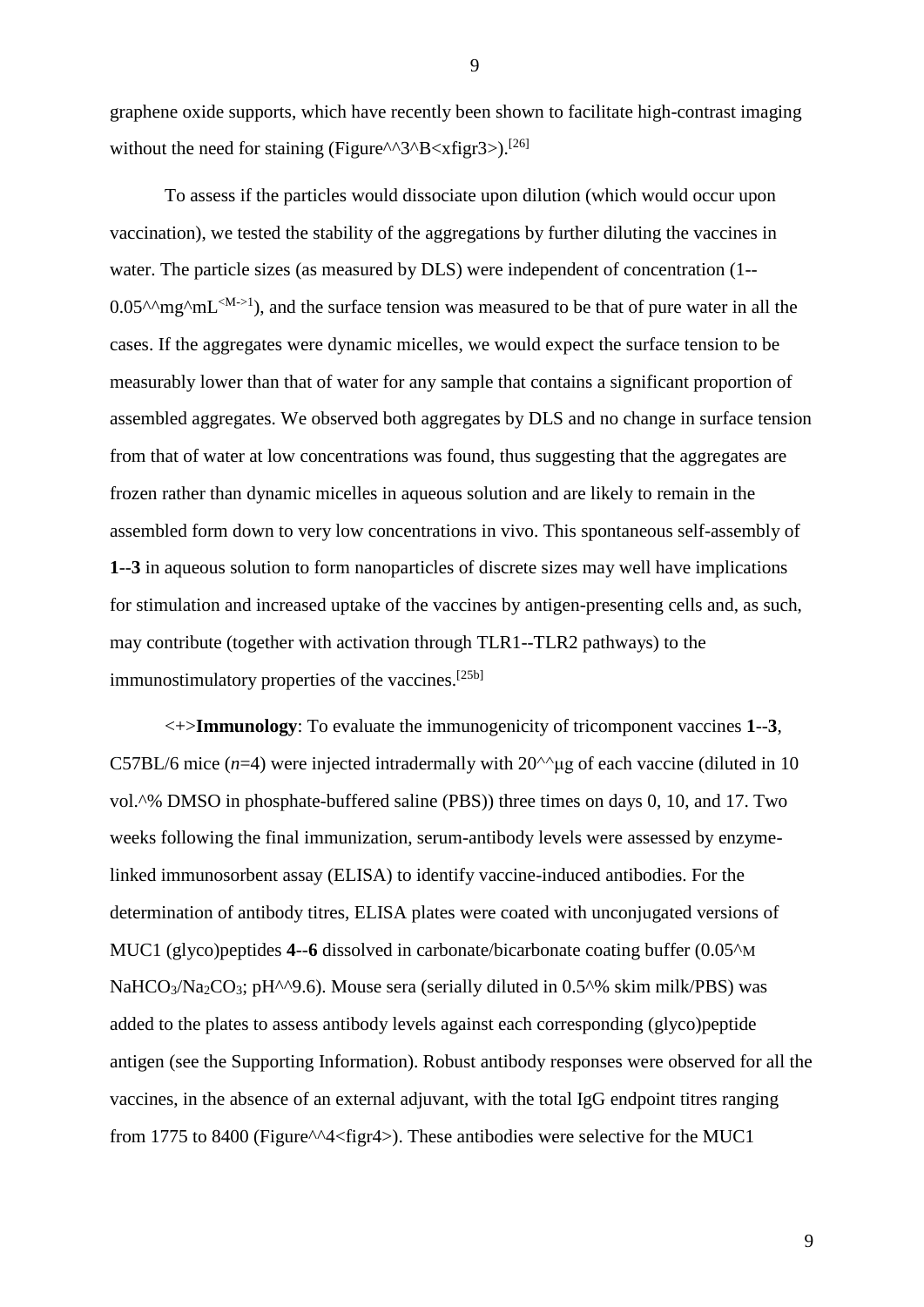peptide and glycopeptide antigens to which they were raised, as determined by crossreactivity ELISA assays (see the Supporting Information).

The breakdown in antibody isotypes was also determined for **1**--**3** for each animal by using specific secondary antibodies (Figure^^5^A<figr5>--C). In comparison to the IgG total titres, relatively low levels of IgM antibodies were produced by the vaccines following the third immunization, thus suggesting effective antibody-class switching, an important factor for the production of an effective vaccine. A predominance toward the type-2 helper T-cell (Th2) phenotype was observed, with higher levels of circulating IgG1 antibodies detected relative to the Th1 indicator, that is, IgG2c, in C57BL/6 mice.<sup>[27]</sup> Interestingly, high levels of IgG3 antibodies were also induced by all the vaccines. The principal specificity of this isotype is against carbohydrates, and it elicits a powerful effector function in early immune responses. The strong titres elicited by these vaccines may indicate a capacity to generate antiglycopeptide humoral immunity, deemed an important consideration in the generation of targeted antitumor responses. However, this outcome is contradicted by the generation of IgG3 antibodies from mice immunized with unglycosylated vaccine **1**. In this case, the IgG3 antibodies could recognizing both unglycosylated 20-mer MUC1 peptide **4** and a recombinant unglycosylated MUC1 protein that possesses five copies of the VNTR (see the Supporting Information). Interestingly, high IgG3 antibodies have also been observed in humoral responses to other peptide-based nanoparticle vaccines<sup>[22d]</sup> and vaccines in which protein antigens are conjugated to the surface of liposomes.[28] The IgG3 antibody responses against **1**--**3** may therefore result in part from the multivalent presentation of the peptide and glycopeptide MUC1 antigens on the surface of the nanoparticles and will be a subject of future investigations.

Finally, to investigate whether sera antibodies could recognize MUC1 epitopes expressed on cancer cells, we investigated the binding of antisera from **1**--**3** to two different MUC1 positive tumor cell lines, namely, MCF7 breast-cancer cells and B16 melanoma cells stably transfected with the MUC1 gene (B16.MUC1). Sera antibodies from all three vaccines could bind to MUC1 epitopes on the surface of MCF7 cells, as determined by fluorescenceactivated cell sorting (FACS) analysis (see the Supporting Information). The antisera could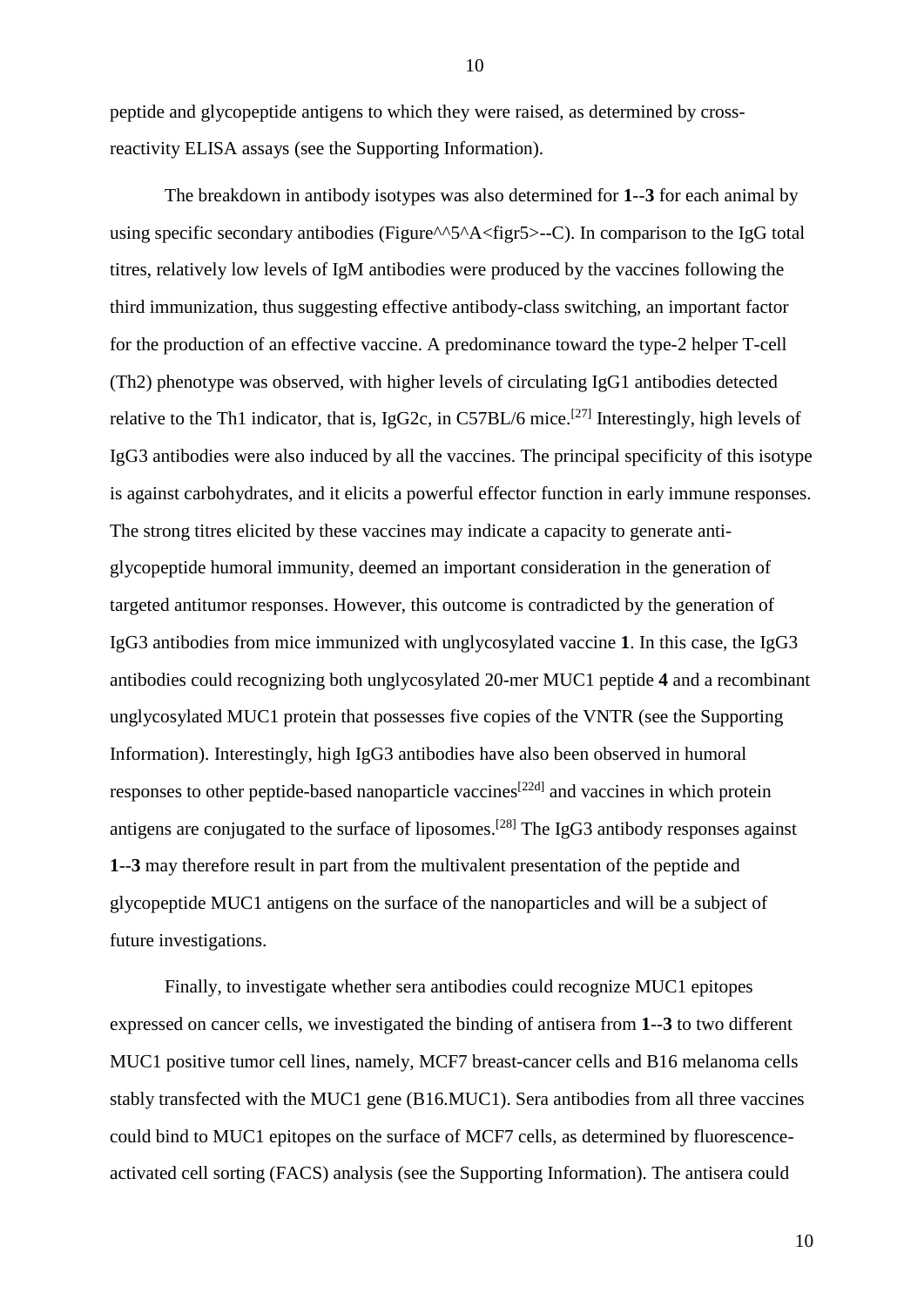also bind to MUC1 epitopes on B16.MUC1 cells; however, the binding was weaker than that observed toward MCF7 cells.

#### **Conclusion**

We have successfully synthesized a small library of tricomponent self-adjuvanting MUC1 (glyco)peptide vaccines by using a convergent-fragment condensation approach. These vaccines, which possessed a MUC1 (glyco)peptide antigen, PADRE as a universal Tcell helper epitope and Pam3CysSer as an immunoadjuvant, were shown to self-assemble in aqueous media, thus providing isotropic particles of uniform size (average size= $20^{\text{A}}$ mm), as confirmed by DLS and TEM imaging. All three vaccines induced strong humoral responses in murine models. These antibodies were selective for the antigen to which they were raised and analysis of antibody isotypes showed significant levels of IgG1 antibodies suggestive of a Th2 skewed response. Sera antibodies could also recognize and bind to two types of tumor cell that overexpress MUC1 on their surface. The results from this study provide significant insight into the design features required for the effective self-assembly of molecularly defined vaccines and for the generation of strong antibody responses without the need for additional adjuvants. Future work in our laboratories will involve the investigation of the self-assembly and immunological activity of other multicomponent self-adjuvanting vaccines, the results of which will be reported in due course.

#### **Experimental Section**

#### **Solid-phase synthesis of peptide pentafluorophenyl ester (7; scale: 100^^μmol)**:

*Resin loading*: 2-Chlorotrityl chloride resin (Novabiochem) was swollen in dry dichloromethane (5^^mL) for 30^^min. A solution of Fmoc-PEG(9^^atoms)-OH (77^^mg, 200^^umol, 2.0^^equiv) and DIPEA (70^^uL, 0.4^^mmol) in DMF/dichloromethane (1:1 v/v, 1^^mL) was added, and the resin shaken at room temperature for 16<sup> $\wedge$ ^</sup>h. The resin was filtered and washed with DMF ( $5\times3^{\text{A}}$ mL), dichloromethane ( $5\times3^{\text{A}}$ mL), and DMF ( $5\times3^{\text{A}}$ mL). The resin was treated with a solution of dichloromethane/CH<sub>3</sub>OH/DIPEA (17:1:1 v/v/v,  $3^{\text{A}}$ mL) for 1<sup> $\text{A}$ h, filtered, and</sup> washed with DMF ( $5\times3^{\text{A}}$ mL), dichloromethane ( $5\times3^{\text{A}}$ mL), and DMF ( $5\times3^{\text{A}}$ mL).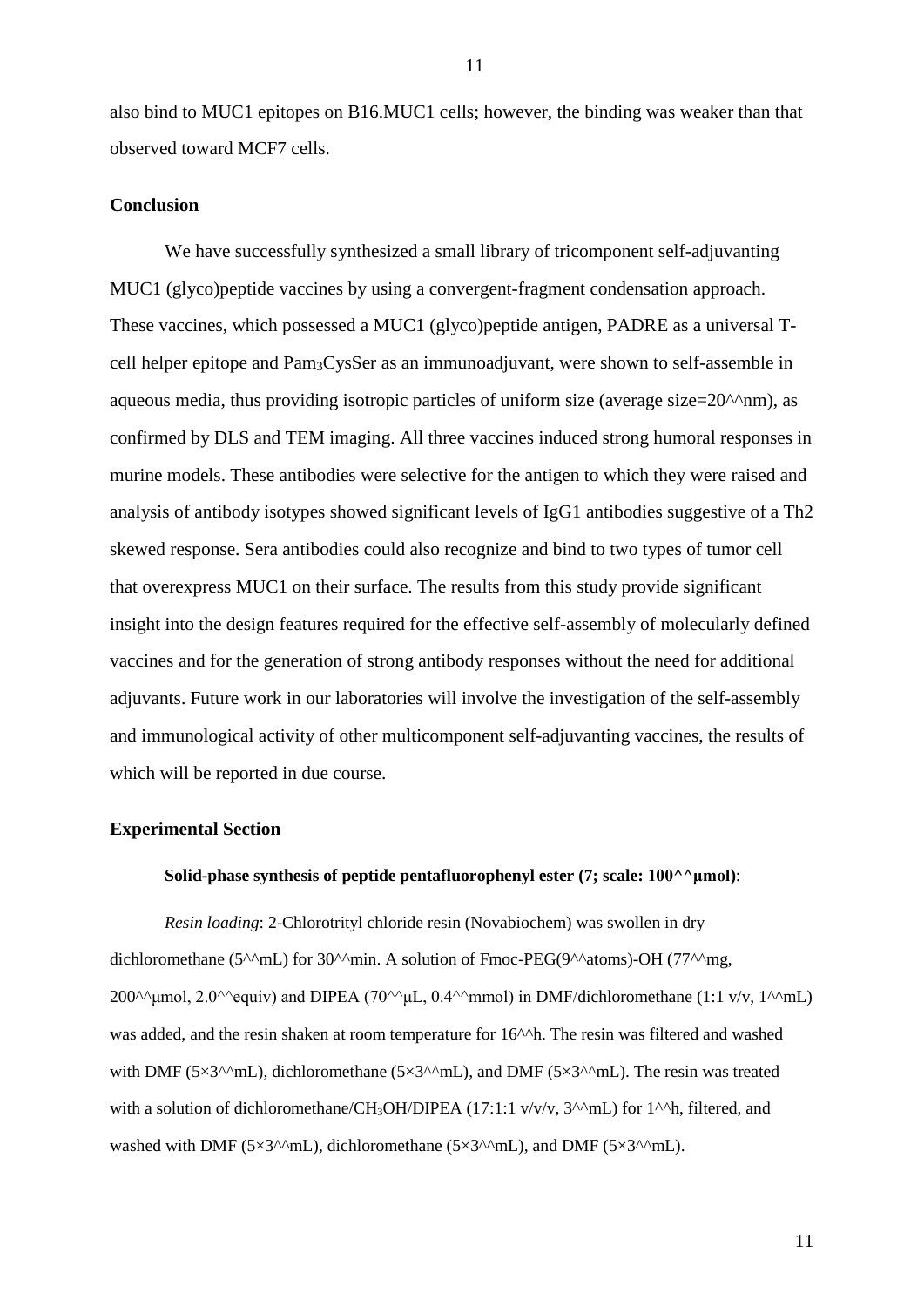*Fmoc deprotection*: The preloaded 2-chlorotrityl chloride resin (100^^μmol) was initially swollen in DMF (5^^mL) for 30^^min. A solution of piperidine/DMF (1:9 v/v, 5^^mL) was added to the resin, which was shaken for  $3^{\wedge}$ min and the procedure was repeated. The resin was subsequently washed with DMF ( $5\times3^{\text{A}}$ mL), dichloromethane ( $5\times3^{\text{A}}$ mL), and DMF ( $5\times3^{\text{A}}$ mL).

*Amino acid coupling:* A solution of the protected amino acid (400^^μmol, 4.0^^equiv), PyBOP (208^^mg, 400^µmol, 4.0^^equiv), and NMM (88^^µL, 800^^µmol, 4.0^^equiv) in DMF  $(1^{\text{A}}\text{mL})$  was added to the resin and shaken. After 1^^h, the resin was washed with DMF (5×3^^mL), dichloromethane ( $5\times3^{\text{A}}$ mL), and DMF ( $5\times3^{\text{A}}$ mL). Coupling of Trp-7 and Thr-8 was achieved by adding a solution of Fmoc-Trp(Boc)-Thr( $\psi^{\text{Me},\text{Me}}$ pro)-OH (150 µmol, 1.5^^equiv), HATU (150^^µmol, 1.5^^equiv), and DIPEA (300^^umol, 3.0^^equiv) in DMF (1^^mL) to the resin, which was shaken for 16^^h. The resin was washed as described above.

*Resin cleavage*: The resin was washed thoroughly with dichloromethane (10×3^^mL) and treated with a solution of hexafluoroisopropanol in dichloromethane (30^^vol.^%) and shaken for  $2^{\wedge}$ h at room temperature. The resin was filtered and washed with dichloromethane (5×2 $^{\wedge}$ mL), and the filtrate and washings evaporated to dryness. The residue was coevaporated with toluene  $(3\times5^{\text{A}}\text{mL})$  and dried under high vacuum overnight.

*Activation:* The crude peptide acid was dissolved in dry DMF (0.1<sup></sup>M) under argon. Pyridine  $(5.0^{\text{A}}$ equiv) was added followed by the dropwise addition of pentafluorophenyl trifluoroacetate  $(5.0^{\text{A}}\text{equiv})$ . The reaction was stirred at room temperature for  $4^{\text{A}}\text{h}$  and the solvent was removed in vacuo. The crude residue was purified by preparative, normal-phase HPLC to afford pentafluorophenyl ester **7** following lyophilization from *tert*-butanol/acetonitrile (1:1 v/v).

**7**: Yield: 17^% (based on resin loading of 100^^umol).  $R = 34.8$ ^^min (0→100^% B over 40^^min; A=1^% acetic acid in dichloromethane, B=1^% acetic acid in methanol); HRMS (ESI+): *m*/*z* calcd for  $C_{107}H_{151}F_5N_{16}O_{25}$ : 1101.0386  $[M+2^NNa]^{2+}$ ; found: 1101.0369  $[M+2^NNa]^{2+}$ ; elemental analysis calcd (%) for  $C_{107}H_{151}F_5N_{16}O_{25}:$  <?><?>Do you have the results?<?><?>.

**General procedure for the synthesis of (glyco)peptides 15**--**17 (scale: 2.0^^μmol)**: DIPEA ( $10^{\text{AA}}$ μL,  $4.8^{\text{AA}}$ μmol,  $2.4^{\text{AA}}$ equiv) in DMF ( $48^{\text{AA}}$ μL $\text{A}$ mL<sup><M->1</sup>) and 1-hydroxybenzotriazole ( $10^{\text{AA}}$ μL, 2.4^^umol, 1.2^^equiv) in DMF (24^^mg^mL<sup><M->1</sup>) were added to a solution of (glyco)peptides 4--6 (2.0^^ $\mu$ mol) in dry DMF (80^^ $\mu$ L). This solution was added to the peptide pentafluorophenyl ester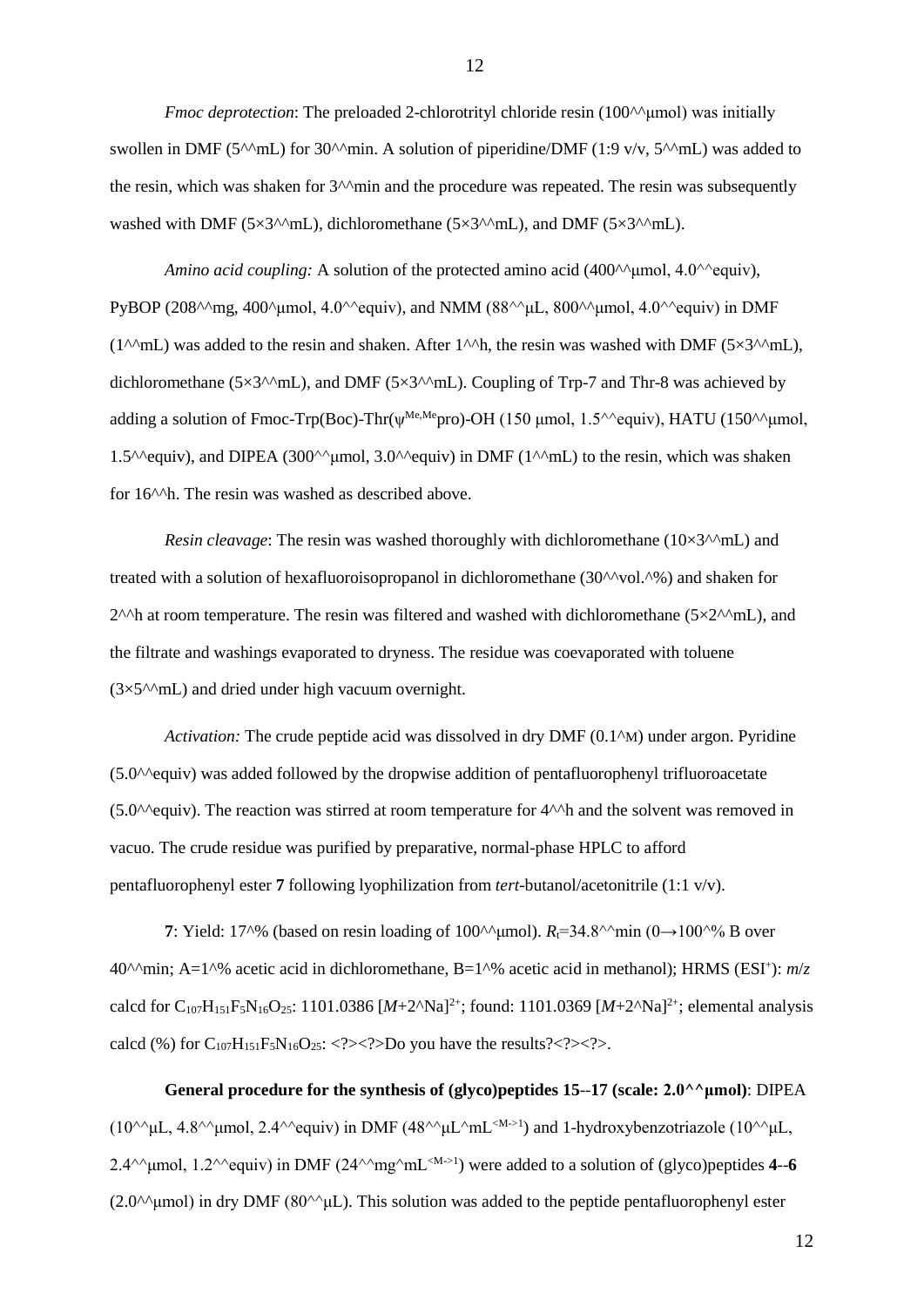$(4.0^{\text{A}}/m$ umol), and the reaction mixture was gently agitated at room temperature for 16<sup> $\land\land$ h. Piperidine</sup>  $(20^{\text{A}}/μL)$  was added to the reaction mixture, which was agitated for a further 30<sup> $\text{A}}$ min at room</sup> temperature. The solvent was removed in vacuo and the residue was purified by preparative reversephase HPLC followed by lyophilization to afford the desired (glyco)peptides **15**--**17**.

**15**: Yield:  $3.0^{\circ}$  mg,  $41^{\circ}\%$ .  $R_1 = 34.7^{\circ}$  min (0→75<sup> $\circ\%$ </sup> B over  $40^{\circ}$  min; A=0.1^% TFA in H<sub>2</sub>O, B=0.1^% TFA in acetonitrile); HRMS (ESI<sup>+</sup>):  $m/z$  calcd for C<sub>166</sub>H<sub>267</sub>N<sub>41</sub>O<sub>50</sub>: 1227.9846 [*M*+2Na+H]<sup>3+</sup>; found: 1227.9842 [*M*+2^Na+H]3+; 926.7354 [*M*+3^Na+H]4+; found: 926.7356 [*M*+3^Na+H]4+; elemental analysis calcd (%) for  $C_{166}H_{267}N_{41}O_{50}$ : <?><?>Do you have the results?<?><?>.

**16**: Yield: 5.4^^mg, 59^%.  $R_t = 33.2$ ^^min (0→75^% B over 40^^min; A=0.1^% TFA in H<sub>2</sub>O, B=0.1^% TFA in acetonitrile); HRMS (ESI<sup>+</sup>):  $m/z$  calcd for C<sub>206</sub>H<sub>332</sub>N<sub>46</sub>O<sub>75</sub>: 1180.5847 [*M*+H+3^Na]<sup>4+</sup>; found: 1180.5852 [*M*+H+3^Na]<sup>4+</sup>; 949.0656 [*M*+H+4^Na]<sup>5+</sup>; found: 949.0660  $[M+H+4^NNa]^{5+}$ ; elemental analysis calcd (%) for  $C_{206}H_{332}N_{46}O_{75}$ ; <?><?>Do you have the results? $\langle$  :  $\rangle$   $\langle$  :  $\rangle$   $\langle$   $\rangle$   $\langle$   $\rangle$   $\langle$   $\rangle$   $\langle$   $\rangle$   $\langle$   $\rangle$   $\langle$   $\rangle$   $\langle$   $\rangle$   $\langle$   $\rangle$   $\langle$   $\rangle$   $\langle$   $\rangle$   $\langle$   $\rangle$   $\langle$   $\rangle$   $\langle$   $\rangle$   $\langle$   $\rangle$   $\langle$   $\rangle$   $\langle$   $\rangle$   $\langle$   $\rangle$   $\langle$   $\rangle$   $\langle$   $\rangle$ 

**17**: Yield:  $6.0^{\text{A/m}}$ g, 55^%.  $R_t$  =33.7^^min ( $0 \rightarrow 75^{\text{A/m}}$  B over 40^^min; A=0.1^% TFA in H<sub>2</sub>O, B=0.1^% TFA in acetonitrile); HRMS (ESI<sup>+</sup>):  $m/z$  calcd for C<sub>238</sub>H<sub>386</sub>N<sub>46</sub>O<sub>101</sub>: 1383.4170 [ $M+3$ <sup>A</sup>H+Na]<sup>4+</sup>, found: 1383.3998 [ $M+3$ <sup>A</sup>H+Na]<sup>4+</sup>; 1111.3315 [ $M+3$ <sup>A</sup>H+2<sup>A</sup>Na]<sup>5+</sup>; found: 1111.3195  $[M+3^NH+2^NNa]^{5+}$ ; 929.9411  $[M+3^NH+3^NNa]^{6+}$ ; found: 929.9297  $[M+3^NH+3^NNa]^{6+}$ ; elemental analysis calcd (%) for  $C_{238}H_{386}N_{46}O_{101}$ : <?><?>Do you have the results?<?><?>.

**General procedure for the synthesis of vaccine candidates 1--3 (scale: 1.0^^μmol)**: Pentafluorophenol (10^^μL, 1.0^^μmol, 1.0^^equiv) in dichloromethane (20^^mg^mL<sup><M->1</sup>) and DIC (10^^uL, 1.0^^umol, 1.0^^equiv) in dichloromethane (20^^uL^mL<sup><M->1</sup>) was added to a solution of lipopeptide **8** (1.2^^mg, 1.0^^umol) in dry dichloromethane (50^^uL). The solution was placed in an atmosphere of argon and gently agitated for  $1^{\wedge}\hbar$  at room temperature. TLC analysis (5 $^{\wedge}\%$ ) methanol/dichloromethane) showed consumption of starting material  $(R_f=0.2)$  and formation of the product  $(R_f=0.5)$ . The solvent was gently evaporated under a stream of argon. A second solution of (glyco)peptide **15**--**17** (1.2^^umol, 1.2^^equiv), *N,N*-diisopropylethylamine (10^^uL, 2.4^^umol, 2.4^^equiv) in DMF (24^^ $\mu$ L^mL<sup><M->1</sup>) and 1-hydroxybenzotriazole (10^^ $\mu$ L, 1.2^^ $\mu$ mol, 1.2^^equiv) in dry DMF (30^^uL, 12^^mg^mL<sup><M->1</sup>) were added to the reaction mixture, which was gently agitated under argon for 16<sup> $\wedge\wedge$ </sup>h at room temperature. The solvent was removed in vacuo and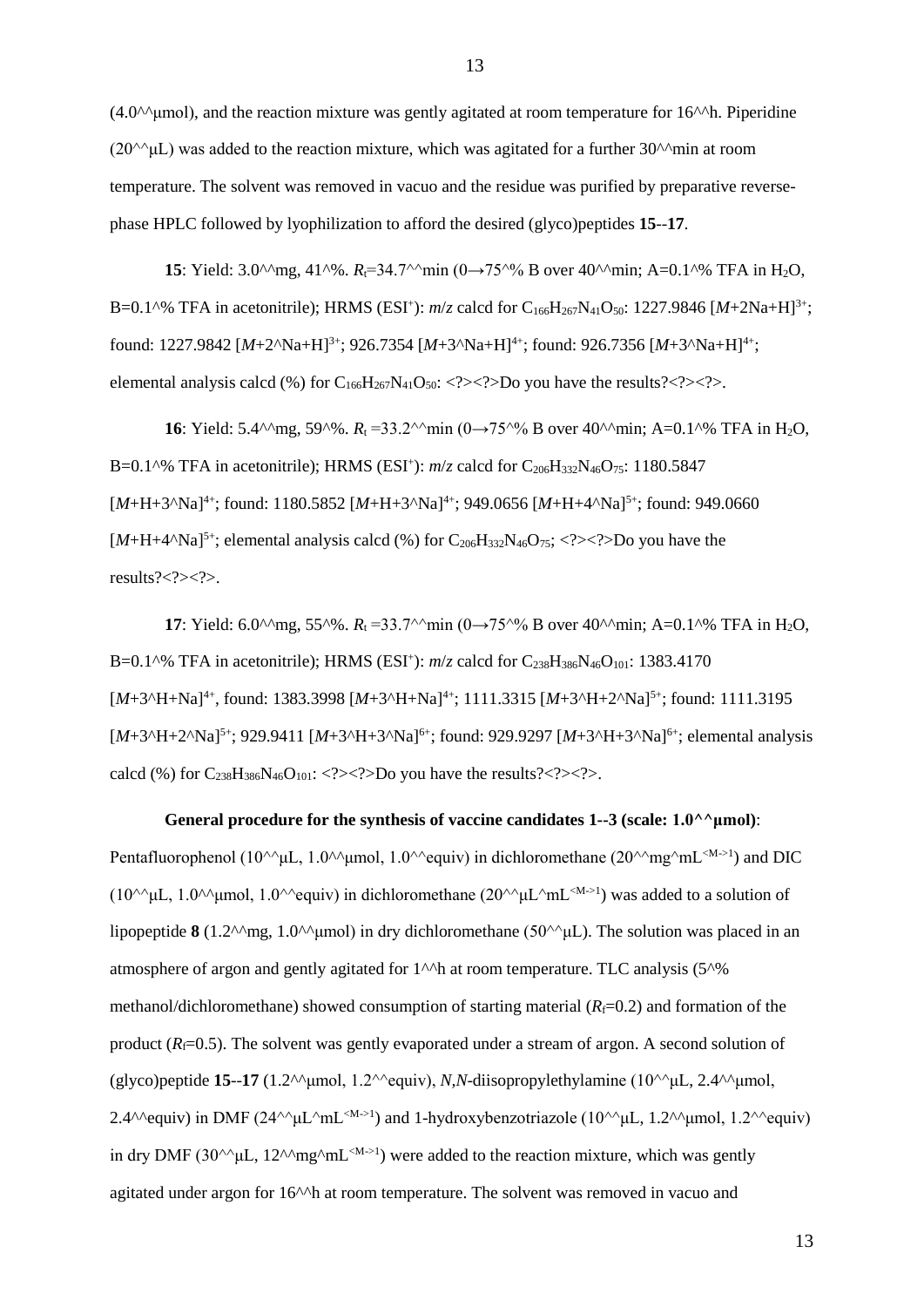TFA/TIS/water (90:5:5  $v/v/v$ , 2^^mL) was added. The mixture was agitated for 2^^h at room temperature. Evaporation and purification by semipreparative reverse-phase HPLC (C-4) afforded the desired vaccine candidates **1**--**3** following lyophilization.

**1**: Yield: 3.8^^mg, 86^%. *R*<sub>t</sub>=28.4^^min (0→100^% B over 40^^min; A=0.1^% TFA in H<sub>2</sub>O/acetonitrile/isopropanol, 8:1:1 v/v/v; B=0.1^% TFA in H<sub>2</sub>O/acetonitrile, 1:1 v/v); HRMS (ESI<sup>+</sup>): *m/z* calcd for C<sub>211</sub>H<sub>356</sub>N<sub>44</sub>O<sub>55</sub>S: 1106.1621 [*M*+4^H]<sup>4+</sup>; found: 1106.1629 [*M*+4^H]<sup>4+</sup>; elemental analysis calcd (%) for  $C_{211}H_{356}N_{44}O_{55}S$ : <?><?>Do you have the results?<?><?>

**2**: Yield: 2.2^^mg, 82^%. *R*<sub>t</sub>=29.0^^min (0→100^% B over 40^^min; A=0.1^% TFA in H<sub>2</sub>O/acetonitrile/isopropanol, 8:1:1 v/v/v; B=0.1^% TFA in H<sub>2</sub>O/acetonitrile, 1:1 v/v); MS (ESI<sup>+</sup>): *m/z* calcd for <?><?>formula?<?><?>: 1372.5  $[M+2^{\wedge}H+2^{\wedge}Na]^{4+}$ , 1092.0  $[M+3^{\wedge}H+2^{\wedge}Na]^{5+}$ ; found:  $<$ ?> $<$ ?>? $<$ ?> $<$ ?> $<$ ?>.

**3**: Yield: 2.5^^mg, 79^%. *R*<sub>t</sub>=28.7^^min (0→100^% B over 40^^min; A=0.1^% TFA in H<sub>2</sub>O/acetonitrile/isopropanol, 8:1:1 v/v/v; B=0.1^% TFA in H<sub>2</sub>O/acetonitrile, 1:1 v/v); MS (ESI<sup>+</sup>): *m/z* calcd for <?><?>formula?<?><?>: 1575.1  $[M+4~H]+1260.1~[M+4~H+Na]^{5+}$ , 1050.1  $[M+6~H]^{6+}$ ; found: <?><?><?>?>.

## **Immunology**

**Antibody ELISA**: MUC1 unglycosylated and glycopeptide-specific serum antibodies were detected by ELISA. Ninety-six-well ELISA plates (Nunc Maxisorp) were coated with either MUC1 unglycosylated peptide **4** or MUC1 glycopeptides **5**,  $6(10^{A} \mu g^{A}mL^{M-1})$  diluted in carbonate/bicarbonate coating buffer (0.05 $\textdegree M$ , pH $\textdegree N9.6$ ) and incubated overnight at  $4\textdegree C$ . The plates were washed with PBS 0.05^% Tween (PBST) and blocked with PBST containing 5^% skim milk for  $2^{\wedge\wedge}$ h at 37 $^{\wedge}$ °C. The mouse serum diluted in PBST and 5 $^{\wedge}$ % skim milk was added to the plates at appropriate dilutions and incubated for  $90^{\text{A}}$ min at  $37^{\text{A}}$ °C. The plates were washed and incubated with  $0.5^{\text{A}}$ ug $^{\text{A}}$ mL<sup><M->1</sup> horseradish peroxidase conjugated goat antimouse IgG Ab for 2<sup>^^</sup>h at 37<sup>^°</sup>C. The serum antibodies were detected by developing with 3,3',5,5'-tetramethylbenzidine (TMB) substrate solution (Sigma--Aldrich) for  $20^{\circ}$ min, reactions were stopped using  $1^{\circ}$ M HCl, and the absorbance was measured at <Gl>=450^^nm on an ELISA plate reader. The endpoint titre was defined as the highest dilution of serum at which a positive antibody response is detectable, and a positive response was calculated as the mean absorbance of naïve serum with two standard deviations.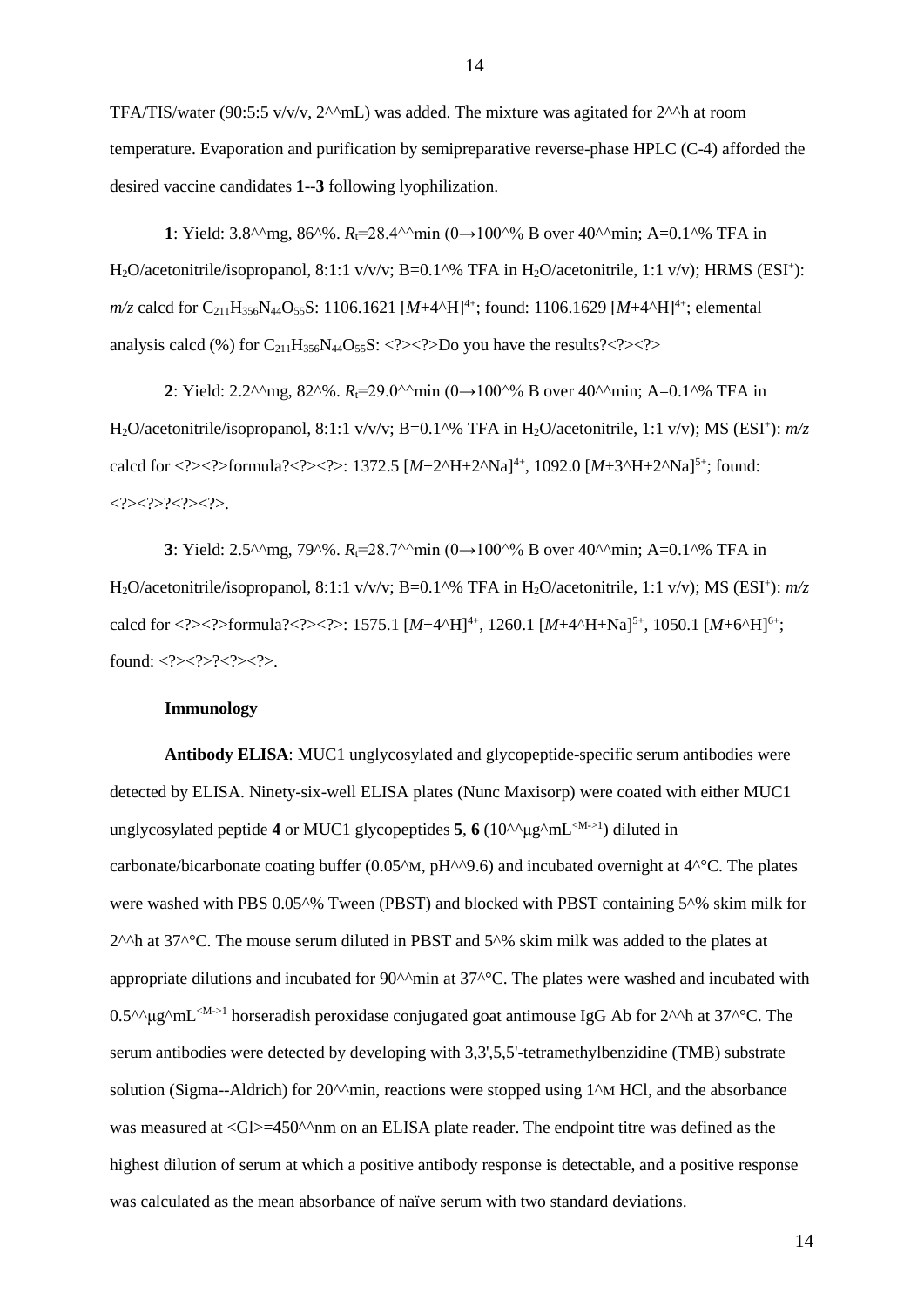**Flow cytometry**: MCF7 cells (2×105) were blocked with 2^% fetal-calf serum (FCS)/PBS and sera (100^^uL) from mice immunized with **1--3** were added and incubated for  $45^{\wedge}$ min at  $4^{\wedge}$ °C. After washing with 2% FCS/PBS, a dilution of fluorescein-5-isothiocyanate (FITC)-conjugated sheep (Fab)2 antimouse immunoglobulin (secondary conjugate; 1:1000, 100^^mL) was added and incubated for  $45^{\text{A}}$ min at  $4^{\text{A}}$ °C. After further washing, the cells were analyzed by flow cytometry with a FACScan flow cytometer (Becton Dickenson).

**Vaccine self-assembly and characterization**: DLS experiments were performed ( $\langle$ Gl>=633^^nm, spot size=400^^µm) at 6, 90, and 120° in a decalin bath at 25^°C. Correlation functions were fit using Brookhaven software with a CONTIN model. All the solvents were filtered through a polytetrafluoroethylene (PTFE) filter  $(20^{\text{A}}/nm)$  prior to use to eliminate dust. The viscosity and refractive index of the mixture in DMSO/water was calculated by using data from previous reports.<?><?>Do you have the reference(s) used?<?><?>TEM images were taken on a JEOL JEM-1400 microscope at 120 $\alpha$ kV. Sample grids were prepared by coating 400 $\alpha$ mesh copper grids with a formvar film and sputter coating with carbon  $(\sim 10^{10}$ mm). The samples were drop cast onto the grids and stained by placing the grids face-side down on a drop of urynal acetate solution  $(0.5^{\text{A}}\text{m}g\text{m}L\text{m}m)$  $>1$ , filter=20^^nm) for 30^^s. Excess solution was removed by blotting and the grids were dried overnight prior to imaging. Graphene oxide (GO) grids were prepared by stirring GO (obtained from R. O'Reilly, Warwick University, U.K.) in water  $(0.1^{\text{A}} \text{mg}^{\text{A}} \text{m} \text{m}^{\text{A}} \text{m}^{\text{B}})$  overnight at room temperature to create a clear dispersion. The solution was sonicated for 30<sup> $\wedge\wedge$ </sup>s and dropped onto lacey formvar copper grids.

Surface-tension measurements were made on a goniometer by using a pendant-drop method and the Young/Laplace equation.<?><?>Do you have a reference?<?><?>A drop size of  $10\pm1^{\circ}$   $\mu$ L was used in all cases, and results were averaged for the first 20<sup> $\wedge\wedge$ </sup>s of the measurement.

#### **Acknowledgements**

We would like to acknowledge the <cgs>Australian Research Council</cgs> for funding (<cgn>DP120100194</cgn>) and the Australian government for the provision of a PhD scholarship (R.C.). We would also like to thank Professor Rachel O'Reilly and Joseph Patterson (University of Warwick, U.K.) for their advice and support with the TEM experiments with graphene oxide grids and Dr Nick Proschogo for technical support.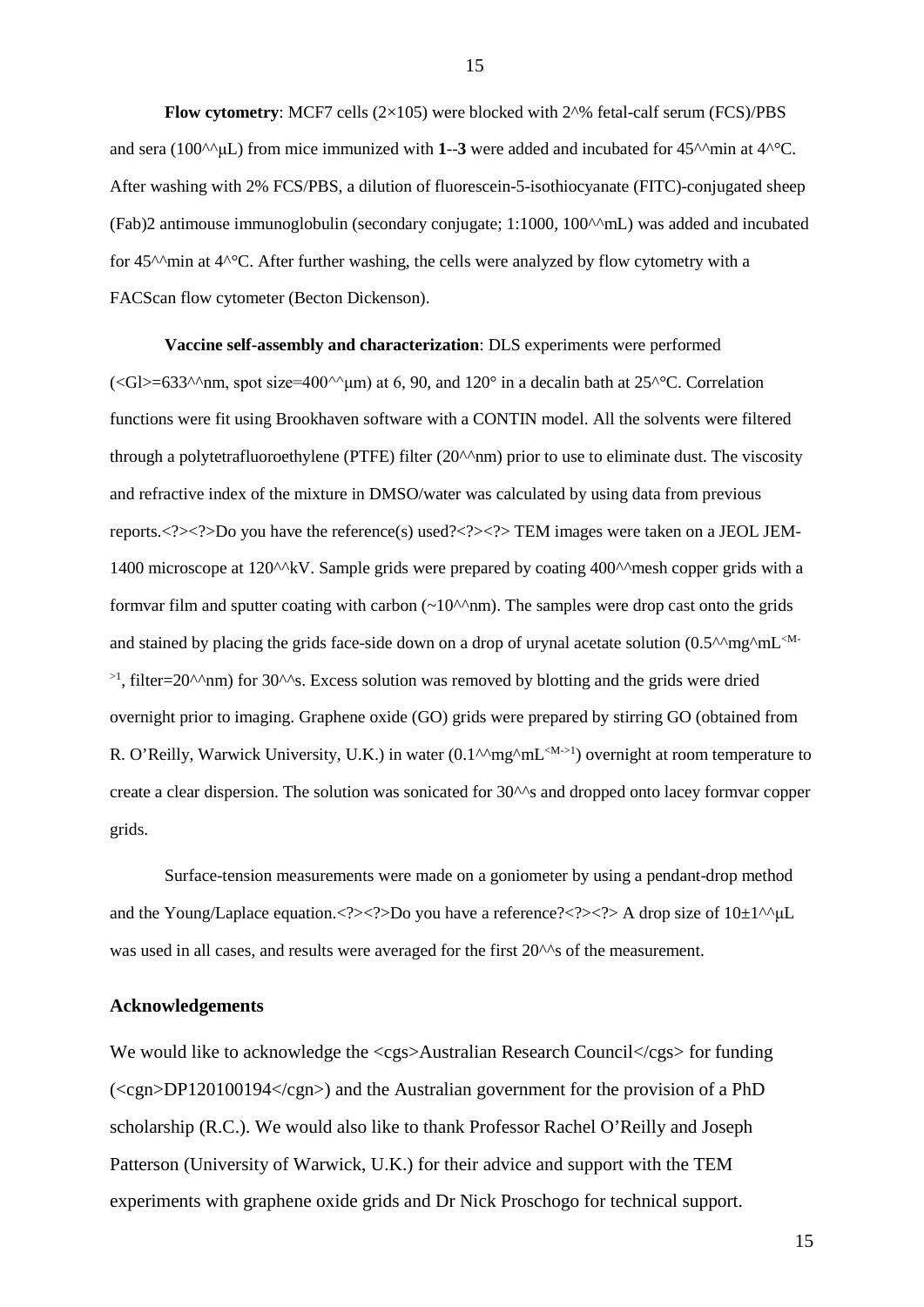<lit1><jnl>C.^^J. Melief, S.^^H. van^^der^^Burg, *Nat. Rev. Cancer* **2008**, *8*, 351--360</jnl>.

- <lit2><lit\_a><jnl>M.^^A. Tarp, H. Clausen, *Biochim. Biophys. Acta Gen. Subj. Biochim. Biophys. Acta* **2008**, *1780*, 546--563</jnl>; <lit\_b><jnl>V. Apostolopoulos, I.^^F. McKenzie, *Crit. Rev. Immunol.* **1994**, *14*, 293--309</jnl>; <lit\_c><jnl>P.^^X. Xing, V. Apostolopoulos, J. Trapani, J. Prenzoska, I.^^F. McKenzie, *Adv. Exp. Med. Biol.* **1994**, *353*, 9--16</jnl>; <lit\_d><jnl>V. Apostolopoulos, G. Chelvanayagam, P.^^X. Xing, I.^^F. McKenzie, *J. Immunol.* **1998**, *161*, 767--775</jnl>; <lit\_e><jnl>V. Apostolopoulos, C. Osinski, I.^^F. McKenzie, *Nat. Med.* **1998**, *4*, 315--320</jnl>.
- <lit3><jnl>J. Taylor-Papadimitriou, J.^^M. Burchell, D.^^W. Miles, M. Dalziel, *Biochim. Biophys. Acta Mol. Basis Dis.* **1999**, *1455*, 301--313</jnl>.
- <lit4><jnl>D.^^H. Dube, C.^^R. Bertozzi, *Nat. Rev. Drug Discovery* **2005**, *4*, 477--  $488 <$ /jnl>.
- <lit5><lit\_a><jnl>T. Buskas, P. Thompson, G.^^J. Boons, *Chem. Commun.* **2009**, 5335-- 5349</jnl>; <lit\_b><jnl>R.^^D. Astronomo, D.^^R. Burton, *Nat. Rev. Drug Discovery*  **2009**, *9*, 308--324</jnl>; <lit\_c><jnl>S.^^F. Slovin, S.^^J. Keding, G. Ragupathi, *Immunol. Cell Biol.* **2005**, *83*, 418--428</jnl>; <lit\_d><jnl>R.^^E. Beatson, J. Taylor-Papadimitriou, J.^^M. Burchell, *Immunotherapy* **2010**, *2*, 305--327</jnl>; <lit\_e><jnl>H. Kunz, S. Birnbach, *Angew. Chem.* **1986**, *98*, 354--345; *Angew. Chem. Int. Ed. Engl.* **1986**, *25*, 360--362</jnl>.
- <lit6><lit\_a><jnl>S.^^J. Danishefsky, J.^^A. Allen, *Angew. Chem.* **2000**, *112*, 882--912; *Angew. Chem. Int. Ed.* **2000**, *39*, 836--863</jnl>; <lit\_b><jnl>G.^^D. MacLean, M.^^A. Reddish, R.^^R. Koganty, B.^^M. Longenecker, *J. Immunother.* **1996**, *19*, 59-- 68</jnl>; <lit\_c><jnl>B.^^M. Longenecker, M. Reddish, R. Koganty, G.^^D. MacLean, *Adv. Exp. Med. Biol. Exp. Med. Biol.* **1994**, *353*, 105--124</jnl>; <lit\_d><jnl>A. Kaiser, N. Gaidzik, U. Westerlind, D. Kowalczyk, A. Hobel, E. Schmitt, H. Kunz, *Angew. Chem.* **2009**, *121*, 7688--7692; *Angew. Chem. Int. Ed.* **2009**, *48*, 7551- -7555</jnl>; <lit\_e><jnl>N. Gaidzik, A. Kaiser, D. Kowalczyk, U. Westerlind, B. Gerlitzki, H.^^P. Sinn, E. Schmitt, H. Kunz, *Angew. Chem.* **2011**, *123*, 10153--10157; *Angew. Chem. Int. Ed.* **2011**, *50*, 9977--9981</jnl>.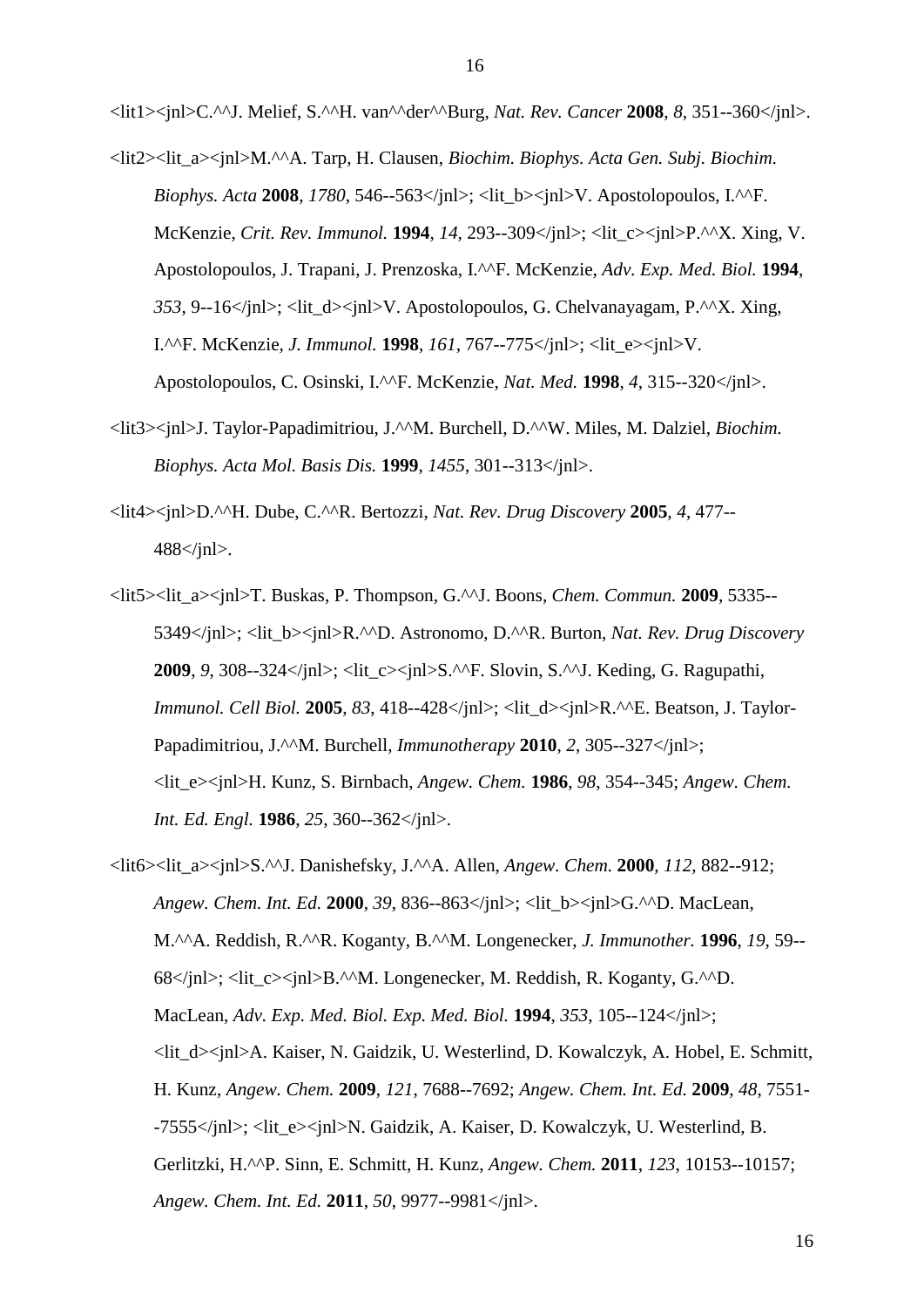- <lit7><lit\_a><jnl>S. Dziadek, D. Kowalczyk, H. Kunz, *Angew Chem.* **2005**, *117*, 7798-- 7803; *Angew. Chem. Int. Ed.* **2005**, *44*, 7624--7630</jnl>; <lit\_b><jnl>S. Wittrock, T. Becker, H. Kunz, *Angew. Chem.* **2007**, *119*, 5319--5323; *Angew. Chem. Int. Ed.* **2007**, *46*, 5226--5230</jnl>; <lit\_c><jnl>U. Westerlind, A. Hobel, N. Gaidzik, E. Schmitt, H. Kunz, *Angew. Chem.* **2008**, *120*, 7662--7667; *Angew. Chem. Int. Ed.* **2008**, *47*, 7551-- 7556</jnl>; <lit\_d><jnl>A. Hoffmann-Röder, A. Kaiser, S. Wagner, N. Gaidzik, D. Kowalczyk, U. Westerlind, B. Gerlitzki, E. Schmitt, H. Kunz, *Angew. Chem.* **2010**, *122*, 8676--8681; *Angew. Chem. Int. Ed.* **2010**, *49*, 8498--8503</jnl>; <lit\_e><jnl>S. Dziadek, A. Hobel, E. Schmitt, H. Kunz, *Angew Chem.* **2005**, *117*, 7803--7808; *Angew. Chem. Int. Ed.* **2005**, *44*, 7630--7635</jnl>; <lit\_f><jnl>H. Cai, Z.-H. Huang, L. Shi, Z.-Y. Sun, Y.-F. Zhao, H. Kunz, Y.-M. Li, *Angew Chem.* **2012**, *124*, 1751--1755; *Angew. Chem. Int. Ed.* **2012**, *51*, 1719--1723</jnl>; <lit\_g><jnl>A. Hoffmann-Röder, M. Johannes, *Chem. Commun.* **2011**, *47*, 9903--9905</jnl>.
- <lit8><lit\_a><jnl>S. Ingale, M.^^A. Wolfert, J. Gaekwad, T. Buskas, G.^^J. Boons, *Nat. Chem. Biol.* **2007**, *3*, 663--667</jnl>; <lit\_b><jnl>S. Ingale, M.^^A. Wolfert, T. Buskas, G.^^J. Boons, *ChemBioChem* **2009**, *10*, 455--463</jnl>; <lit\_c><jnl>V. Lakshminarayanan, P. Thompson, M.^^A. Wolfert, T. Buskas, J.^^M. Bradley, L.^^B. Pathangey, C.^^S. Madsen, P.^^A. Cohen, S.^^J. Gendler, G.^^J. Boons, *Proc. Natl. Acad. Sci. USA* **2012**, *109*, 261--263</jnl>.
- $\langle \text{lit9}\rangle$  $\langle \text{lit 1}\rangle$  $\langle \text{In1}\rangle$ B.^^L. Wilkinson, S. Day, L.^^R. Malins, V. Apostolopoulos, R.^^J. Payne, *Angew Chem.* **2011**, *123*, 1673--1677; *Angew. Chem. Int. Ed.* **2011**, *50*, 1635-- 1639</jnl>; <lit\_b><jnl>A. Kaiser, N. Gaidzik, T. Becker, C. Menge, K. Groh, H. Cai, Y.-M. Li, B. Gerlitzki, E. Schmitt, H. Kunz, *Angew Chem.* **2010**, *122*, 3772--3776; *Angew. Chem. Int. Ed.* **2010**, *49*, 3688--3692</jnl>.
- <lit10><jnl>S. Keil, C. Claus, W. Dippold, H. Kunz, *Angew Chem.* **2001**, *113*, 379--382; *Angew. Chem. Int. Ed.* **2001**, *40*, 366--369</jnl>.
- <lit11><lit\_a><jnl>M.^^A. Tarp, A.^^L. Sørensen, U. Mandell, H. Paulsen, J. Burchell, J. Taylor-Papadimitriou, H. Clausen, *Glycobiology* **2007**, *17*, 197--209</jnl>; <lit\_b><jnl>E. Kagan, G. Ragupathi, S.^^S. Yi, C.^^A. Reis, J. Gildersleeve, D. Kahne,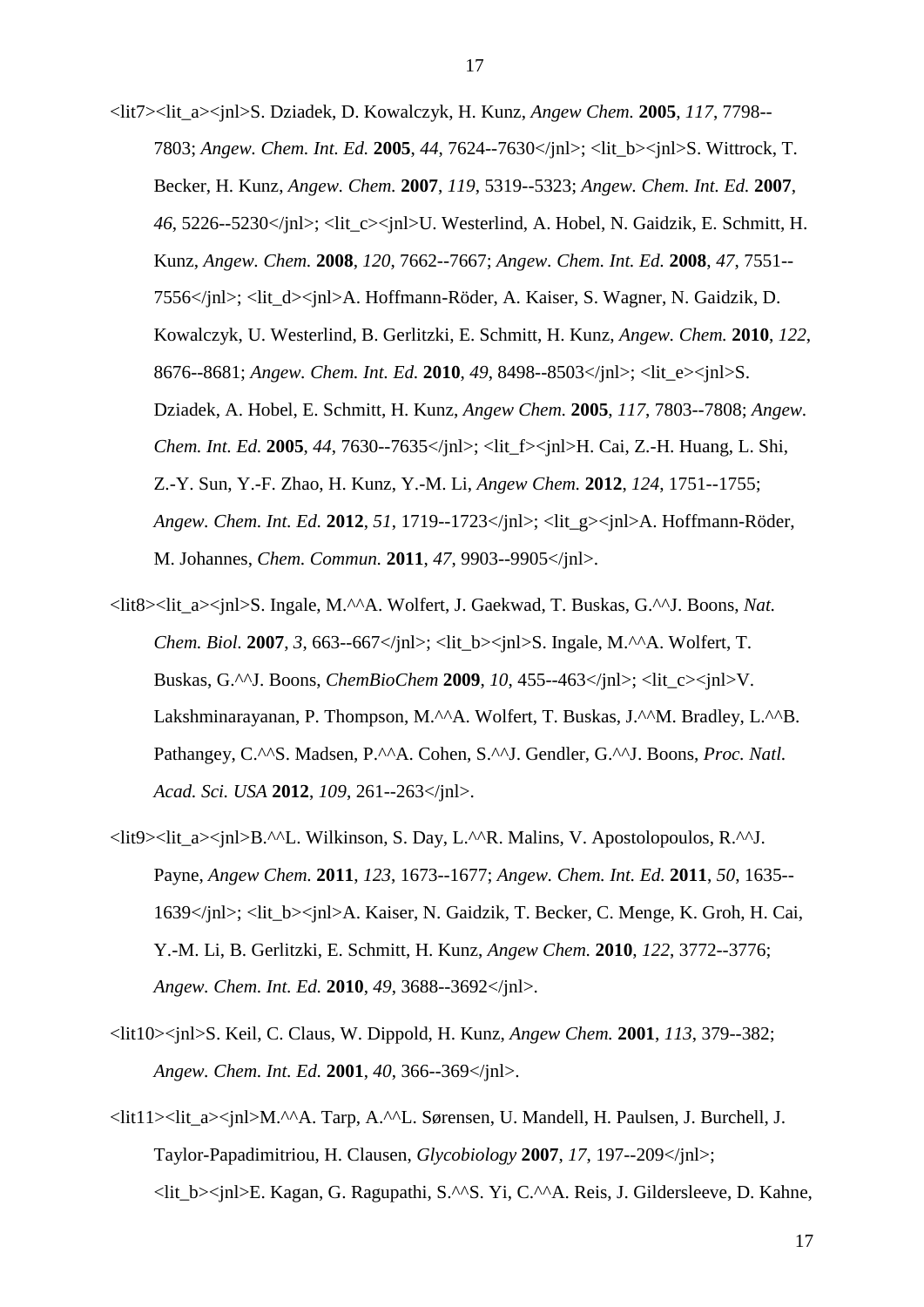H. Clausen, S.^^J. Danishefsky, P.^^O. Livingston, *Cancer Immunol. Immun.* **2005**, *54*,  $424 - 430 \le \text{inl}$ .

- <lit12><jnl>T. Ninkovic, F.^^G. Hanisch, *J. Immunol.* **2007**, *179*, 2380--2388</jnl>.
- <lit13><lit\_a><jnl>A.^^L. Sørensen, C.^^A. Reis, M.^^A. Tarp, U. Mandel, K. Ramachandran, V. Sankaranarayanan, T. Schwientek, R. Graham, J. Taylor-Papadimitriou, J. Burchell, M.^^A. Hollingsworth, H. Clausen, *Glycobiology* **2006**, *16*, 96--107</jnl>; <lit\_b><jnl>E. Kagan, G. Ragupathi, S.^^S. Yi, C.^^A. Reis, J. Gildersleeve, D. Kahne, H. Clausen, S.^^J. Danishefsky, P.^^O. Livingston, *Cancer Immunol. Immunother.* **2005**, *54*, 424--430</jnl><?><?>same as ref.^^[11^b]<?><?>; <lit\_c><jnl>G.^^A. Cremer, N. Bureaud, V. Piller, H. Kunz, F. Piller, A.^^F. Delmas, *ChemMedChem* **2006**, *1*, 965--968</jnl>.
- <lit14><lit\_a><jnl>S. Von^^Mensdorff-Pouilly, E. Petrakou, P. Kenemans, K. Van^^Uffelen, A.^^A. Verstraeten, F.^^G.^^M. Snijdewint, G. van^^Kamp, D.^^J. Schol, C.^^A. Reis, M.^^R. Price, P. Livingston, J. Hilgers, *Int. J. Cancer* **2000**, *86*, 702--712</jnl>;  $\langle \text{lit } b \rangle \langle \text{inl} \rangle$ V. Apostolopoulos, M. Yu, A.<sup>^^</sup>L. Corper, L. Teyton, G.<sup>^^</sup>A. Pieters, I.^^F.^^C. McKenzie, I.^^A. Wilson, *J. Mol. Biol.* **2002**, *318*, 1293--1305</jnl>; <lit\_c><jnl>V. Apostolopoulos, E. Yuriev, P.^^A. Ramsland, J. Halton, C. Osinski, W. Li, M. Plebanski, H. Paulsen, I.^^F. McKenzie, *Proc. Natl. Acad. Sci. USA* **2003**, *100*, 15029--15034</jnl>.
- <lit15><lit\_a><jnl>J. Alexander, M.^^F. del^^Guercio, A. Maewal, L. Qiao, J. Fikes, R.^^W. Chesnut, J. Paulson, D.^^R. Bundle, S. DeFrees, A. Sette, *J. Immunol.* **2000**, *164*, 1625- -1633</jnl>; <lit\_b><jnl>J. Alexander, J. Sidney, S. Southwood, J. Ruppert, C. Oseroff, A. Maewal, K. Snoke, H.^^M. Serra, R.^^T. Kubo, A. Sette, H.^^M. Grey, *Immunity* **1994**, *1*, 751--761</jnl>; <lit\_c><jnl>R. Lo-Man, S. Vichier-Guerre, R. Perraut, E. Dériaud, V. Huteau, L. BenMohamed, O.^^M. Diop, P.^^O. Livingston, S. Bay, C. Leclerc, *Cancer Res.* **2004**, *64*, 4987--4994</jnl>; <lit\_d><jnl>S. Bay, R. Lo-Man, E. Osinaga, H. Nakada, C. Leclerc, D. Cantacuzene, *J. Peptide Res.* **1997**, *49*, 620-- 625</jnl>; <lit\_e><jnl>S. Vichier-Guerre, R. Lo-Man, L. BenMohamed, E. Dériaud, S. Kovats, C. Leclerc, S. Bay, *J. Peptide Res.* **2003**, *62*, 117--124</jnl>; <lit\_f><jnl>R.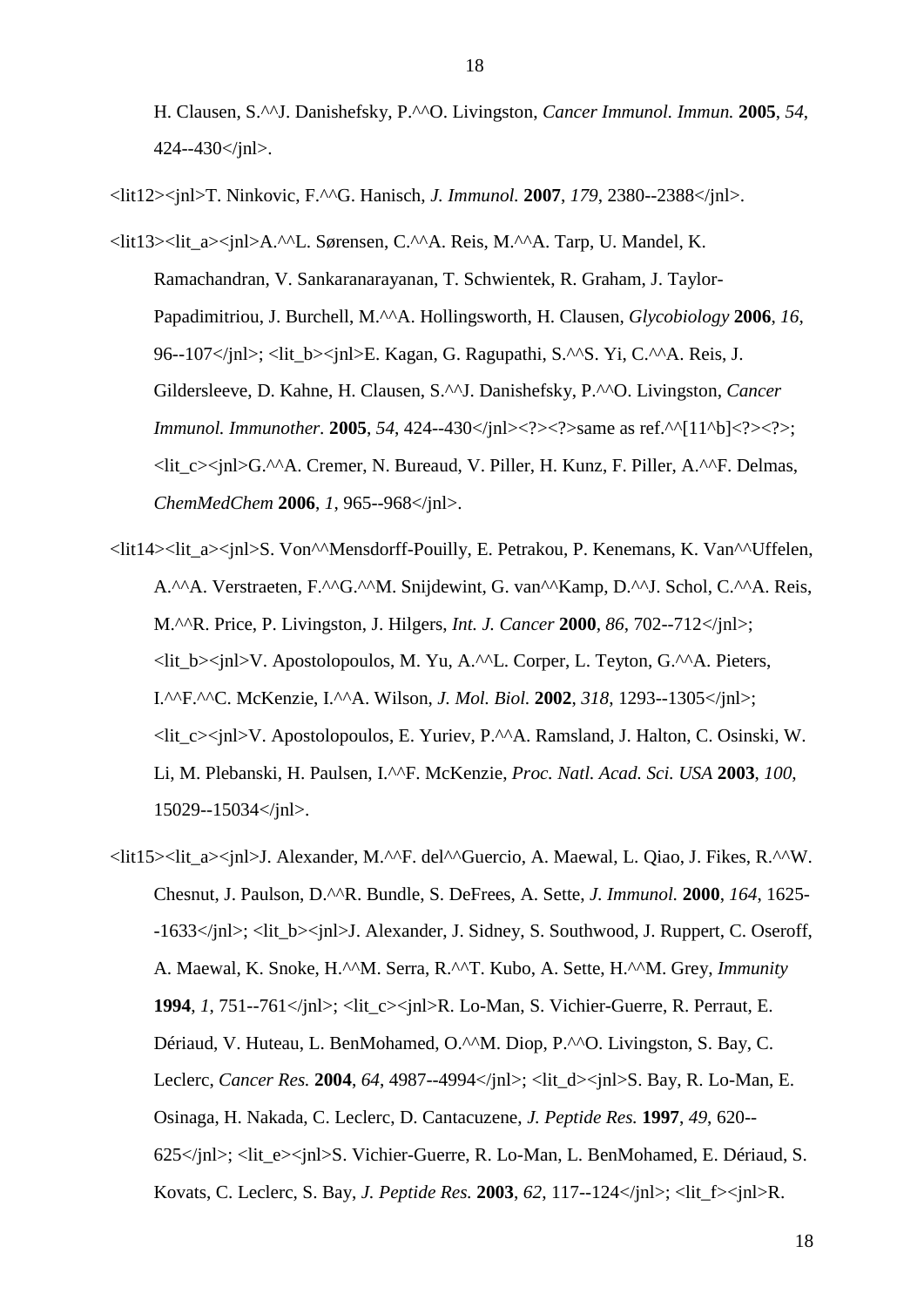Lo-Man, S. Vichier-Guerre, S. Bay, E. Dériaud, D. Cantacuzène, C. Leclerc, *J. Immunol.* **2001**, *166*, 2849--2854</jnl>; <lit\_g><jnl>G.-A, Cremer, N. Bureaud, V. Piller, H. Kunz, F. Piller, A.^^F. Delmas, *ChemMedChem* **2006**, *1*, 965--968</jnl>.

- <lit16><lit\_a><jnl>W. Zeng, S. Ghosh, Y.^^F. Lau, L.^^E. Brown, D.^^C. Jackson, *J. Immunol.* **2002**, *169*, 4905--4912</jnl>; <lit\_b><jnl>R. Spohn, U. Buwitt-Beckmann, R. Brock, G. Jung, A.^^J. Ulmer, K.^^H. Wiesmüller, *Vaccine* **2004**, *22*, 2494-- 2499</jnl>; <lit\_c><jnl>G. Jung, C. Carrera, H. Brückner, W.^^G.^^T. Bessler, *Liebigs Ann. Chem.* **1983**, 1608--1622</jnl>; <lit\_d><jnl>U. Buwitt-Beckmann, H. Heine, K.^^H. Wiesmüller, G. Jung, R. Brock, A.^^J. Ulmer, *FEBS J.* **2005**, *272*, 6354--  $6364 \le \frac{1}{10}$ .
- <lit17><jnl>B.^^L. Wilkinson, L.^^R. Malins, C.^^K.^^Y. Chun, R.^^J. Payne, *Chem. Commun.* **2010**, *46*, 6249--6251</jnl>.
- <lit18><lit\_a><jnl>H. Paulsen, J.-P. Hölck, *Carbohydr. Res.* **1982**, *109*, 89--107</jnl>; <lit\_b><jnl>S. Rio-Anneheim, H. Paulsen, M. Meldal, K. Bock, *J. Chem. Soc. Perkin Trans. 1* **1995**, 1071--1080</jnl>.
- <lit19><lit\_a><jnl>B.^^L. Wilkinson, R.^^S. Stone, C.^^J. Capicciotti, M. Thaysen-Andersen, J.^^M. Matthews, N.^^H. Packer, R.^^N. Ben, R.^^J. Payne, *Angew. Chem.* **2012**, *124*, 3666--3667; *Angew. Chem. Int. Ed.* **2012**, *51*, 3606--3610</jnl>; <lit\_b><jnl>Y.^^S.^^Y. Hsieh, D. Taleski, B.^^L. Wilkinson, L.^^C. Wijeyewickrema, T.^^E. Adams, R.^^N. Pike, R.^^J. Payne, *Chem. Commun.* **2012**, *48*, 1547--  $1549$   $\frac{\text{ln}}{2}$ .
- <lit20><jnl>G.^^A. Cremer, H. Tariq, A.^^F. Delmas, *J. Pept. Sci.* **2006**, *12*, 437--442</jnl>.
- <lit21><jnl>M. Formica, V. Fusi, E. Macedi, P. Paoli, G. Piersanti, P. Rossi, G. Zappiac, P. Orlandoc, *New J. Chem.* **2008**, *32*, 1204--1214</jnl>.
- <lit22><lit\_a><jnl>Y.^^C. Yu, M. Tirrell, G.^^B. Fields, *J. Am. Chem. Soc.* **1998**, *120*, 9979- -9987</jnl>; <lit\_b><jnl>R.^^S. Tu, R. Marullo, R. Pynn, R. Bitton, H. Bianco-Peled, M.^^V. Tirrell, *Soft Matter* **2010**, *6*, 1035--1044</jnl>; <lit\_c><jnl>T. Gore, Y. Dori, Y. Talmon, M. Tirrell, H. Bianco-Peled, *Langmuir* **2001**, *17*, 5352--5360</jnl>;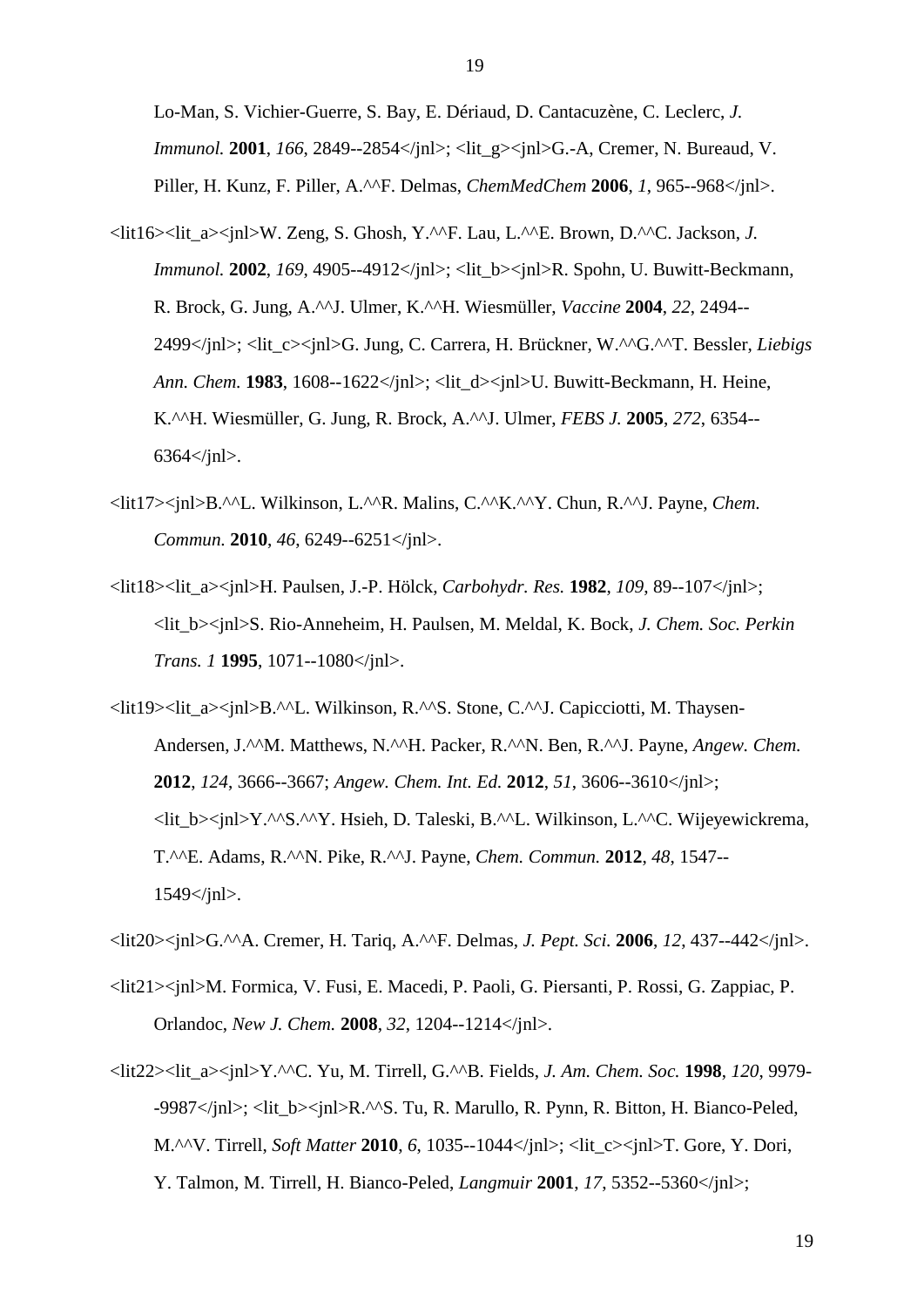<lit\_d><jnl>M. Skwarczynski, M. Zaman, C.^^N. Urbani, I.-C. Lin, Z. Jia, M.^^R. Batzloff, M.^^F. Good, M.^^J. Monteiro, I. Toth, *Angew. Chem.* **2010**, *122*, 5878-- 5881; *Angew. Chem. Int. Ed.* **2010**, *49*, 5742--5745</jnl>.

- <lit23><lit\_a><jnl>M. Skwarczynski, I. Toth, *Curr. Drug Delivery* **2011**, *8*, 282--289</jnl>; <lit\_b><jnl>T. Fehr, D. Skrastina, P. Pumpens, R.^^M. Zinkernagel, *Proc. Natl. Acad. Sci. USA* **1998**, *95*, 9477--9481</jnl>; <lit\_c><jnl>H. Kakwere, C.^^K.^^Y. Chun, K.^^A. Jolliffe, R.^^J. Payne, S. Perrier, *Chem. Commun.* **2010**, *46*, 2188--2190</jnl>.
- <lit24><lit\_a><jnl>S.^^A. Kaba, C. Brando, Q. Guo, C. Mittelholzer, S. Raman, D. Tropel, U. Aebi, P. Burkhard, D.^^E. Lanar, *J. Immunol.* **2009**, *183*, 7268--7277</jnl>; <lit\_b><jnl>J.^^S. Rudra, Y.^^F. Tian, J.^^P. Jung, J.^^H. Collier, *Proc. Natl. Acad. Sci. USA* **2010**, *107*, 622--627</jnl>; <lit\_c><jnl>Z.-H. Huang, L. Shi, J.-W. Ma, Z.-Y. Sun, H. Cai, Y.-X. Chen, Y.-F. Zhao, Y.-M. Li, *J. Am. Chem. Soc.* **2012**, *134*, 8730--  $8733 <$ /jnl>.
- <lit25><lit\_a><jnl>M. Black, A. Trent, M. Tirrell, C. Olive, *Expert Rev. Vaccines* **2010**, *9*, 157--173</jnl>; <lit\_b><jnl>S.^^D. Xiang, A. Scholzena, G. Minigoa, C. David, V. Apostolopoulos, P.^^L. Mottram, M. Plebanski, *Methods* **2006**, *40*, 1--9</jnl>; <lit\_c><jnl>D.^^L.^^V. Greenwood, K. Dynon, M. Kalkanidis, S. Xiang, M. Plebanski, J.-P. Scheerlinck, *Vaccine* **2008**, *26*, 2706--2713</jnl>.
- <lit26><jnl>J.^^P. Patterson, A.^^M. Sanchez, N. Petzetakis, T.^^P. Smart, T.^^H. Epps^^III, I. Portman, N.^^R. Wilson, R.^^K. O'Reilly, *Soft Matter* **2012**, *8*, 3322-- 3328</jnl>.
- <lit27><jnl>R.^^M. Martin, J.^^L. Brady, A.^^M. Lew, *J. Immunol. Methods* **1998**, *212*, 187--192</jnl>.
- <lit28><lit\_a><jnl>H.^^M. Thérien, E. Shahum, A. Fortin, *Cell. Immunol.* **1991**, *136*, 402-- 413</jnl>; <lit\_b><jnl>C.^^M. Snapper, J.^^J. Mond, *Immunol. Today* **1993**, *14*, 15-- 17</jnl>; <lit\_c><jnl>N. Benkirane, M. Friede, G. Guichard, J.^^P. Briand, M.^^H.^^V. Vanregenmortel, S. Muller, *J. Biol. Chem.* **1993**, *268*, 26279--26285</jnl>.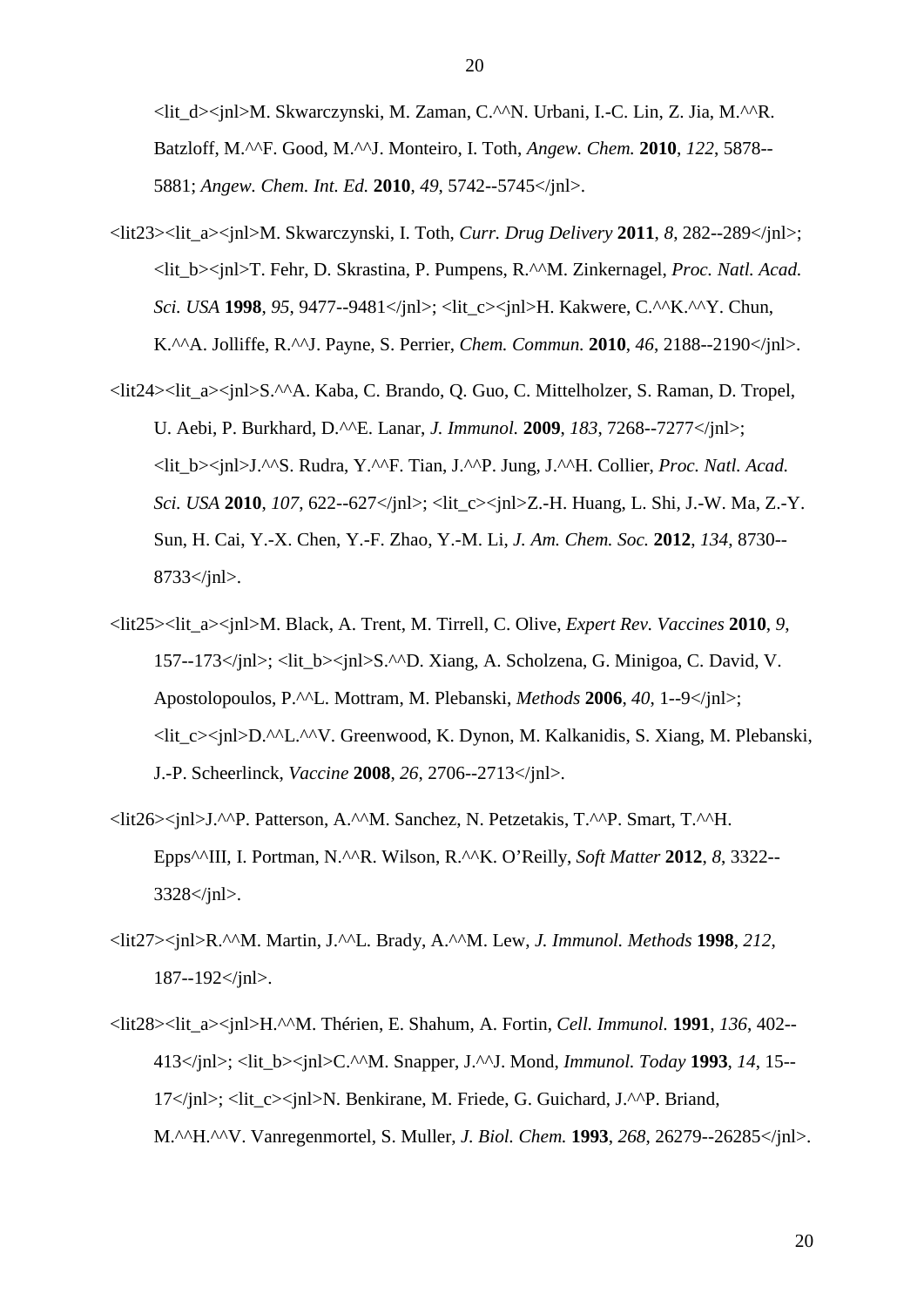Received: July 24, 2012

Revised: September 3, 2012

Published online on  $\langle ? \rangle \langle ? \rangle$ 

Scheme^^1Fmoc SPPS of MUC1 VNTR (glyco)peptide antigens. DIPEA=*N*,*N*diisopropylethylamine, Fmoc=9-fluorenylmethoxycarbonyl, HATU=(7-azabenzotriazol-1 yl)tetramethyluronium hexafluorophosphate, MUC1= mucin^^1, NMM=*N*methylmorpholine, PyBOP=benzotriazol-1-yl-oxytripyrrolidinophosphonium hexafluorophosphate, Pyr=pyridine, TFA=trifluoroacetic acid, Trt=trityl, VNTR=variablenumber tandem repeat.

Scheme^^2Fmoc SPPS of side-chain-protected PADRE pentafluorophenyl ester (T-cell helper peptide) fragment **7** and Pam3CysSer (immunoadjuvant) fragment **8**. Boc=*tert*butoxycarbonyl, Cys=cysteine, HFIP=hexafluoroisopropyl alcohol, PADRE=pan-allelic DR epitope,  $Pam = \langle ? \rangle \langle ? \rangle$ please define $\langle ? \rangle \langle ? \rangle$  Ser=serine.

Scheme^^3Convergent synthesis of self-adjuvanting vaccine candidates **1**--**3** by using pentafluorophenyl ester fragment condensation. DCM=dichloromethane, DIC=*N*,*N*' diisopropylcarbodiimide, D-Gal=galactose, HOBt=1-hydroxybenzotriazole,  $TIS=  \times$ : triisopropylsilyl $\ldots$ ?<?>.

Figure<sup> $\wedge$ 1</sup> Tumor-associated carbohydrate antigens (TACAs).

Figure<sup> $\wedge$ 2</sup> Proposed synthetic tricomponent MUC1 (glyco)peptide cancer vaccine candidates. <?><?>Please define each letter given<?><?> a=D-alanine, X=Lcyclohexylalanine.

Figure<sup> $\wedge$ 3 TEM images of vaccine 1 assembled in water deposited on a)<sup> $\wedge$ </sup>an unstained</sup> carbon-coated grid and  $b)^{\wedge}a$  graphene oxide grid.

Figure^^4 Anti-MUC1 IgG total reciprocal antibody titres elicited by self-adjuvanting vaccines **1**--**3** after three immunizations.